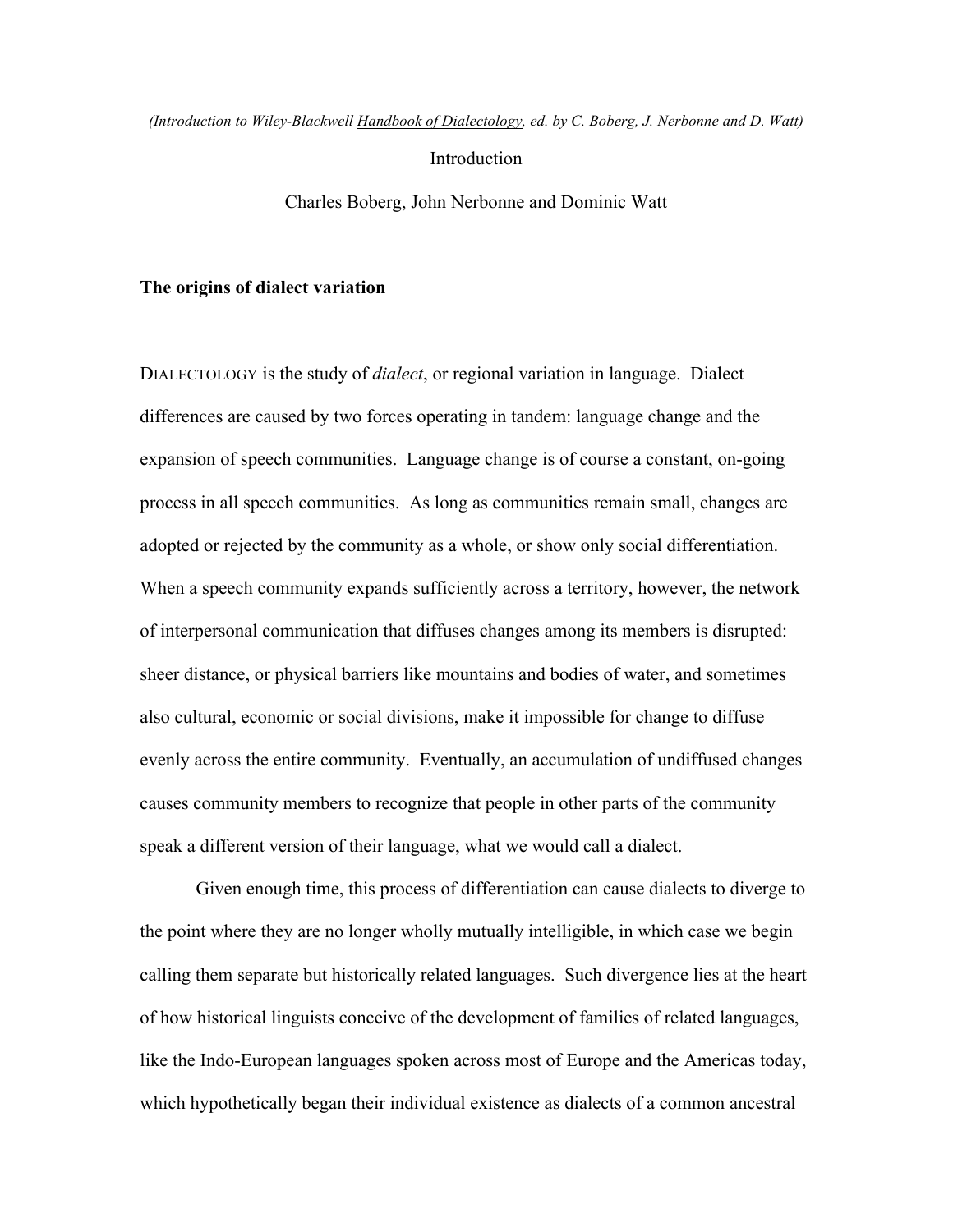language. In other cases, dialect differences can persist in a stable relationship for centuries, without leading to language divergence, or can decline and disappear, as the communication barriers that produced them are overcome by social or technological change. All normal languages, except those spoken in single, restricted locations, display regional variation and have always done so: accounts of dialect differences are as old as written language itself, appearing two millennia ago in Ancient Greece and China. Given its universality, dialect variation should be seen as a fundamental aspect of human language and dialectology an important branch of linguistics, the scientific study of language: a linguistics that did not include dialectology would be incomplete.

Languages vary in many ways: across time and space, as just discussed, as well as across social categories. Today, dialectology is often seen as part of a larger subdiscipline of linguistics dealing with all of these types of variation, collectively called *language variation and change* (see, e.g., Chambers and Schilling 2013, another handbook in this series). This integrative approach reflects the many ways in which these types of variation have been shown to interact, first brought into clear focus in the work of William Labov (see below). Much of the variation we observe in speech communities is in fact the synchronic manifestation of diachronic processes, or changes in progress: newer forms, before being uniformly adopted, compete for dominance with older forms, in patterns that reflect an intersection of regional and social influences. Nevertheless, as difficult as it can be to isolate regional from other types of variation, the primary focus of this book will be on regional variation.

### **Defining dialects**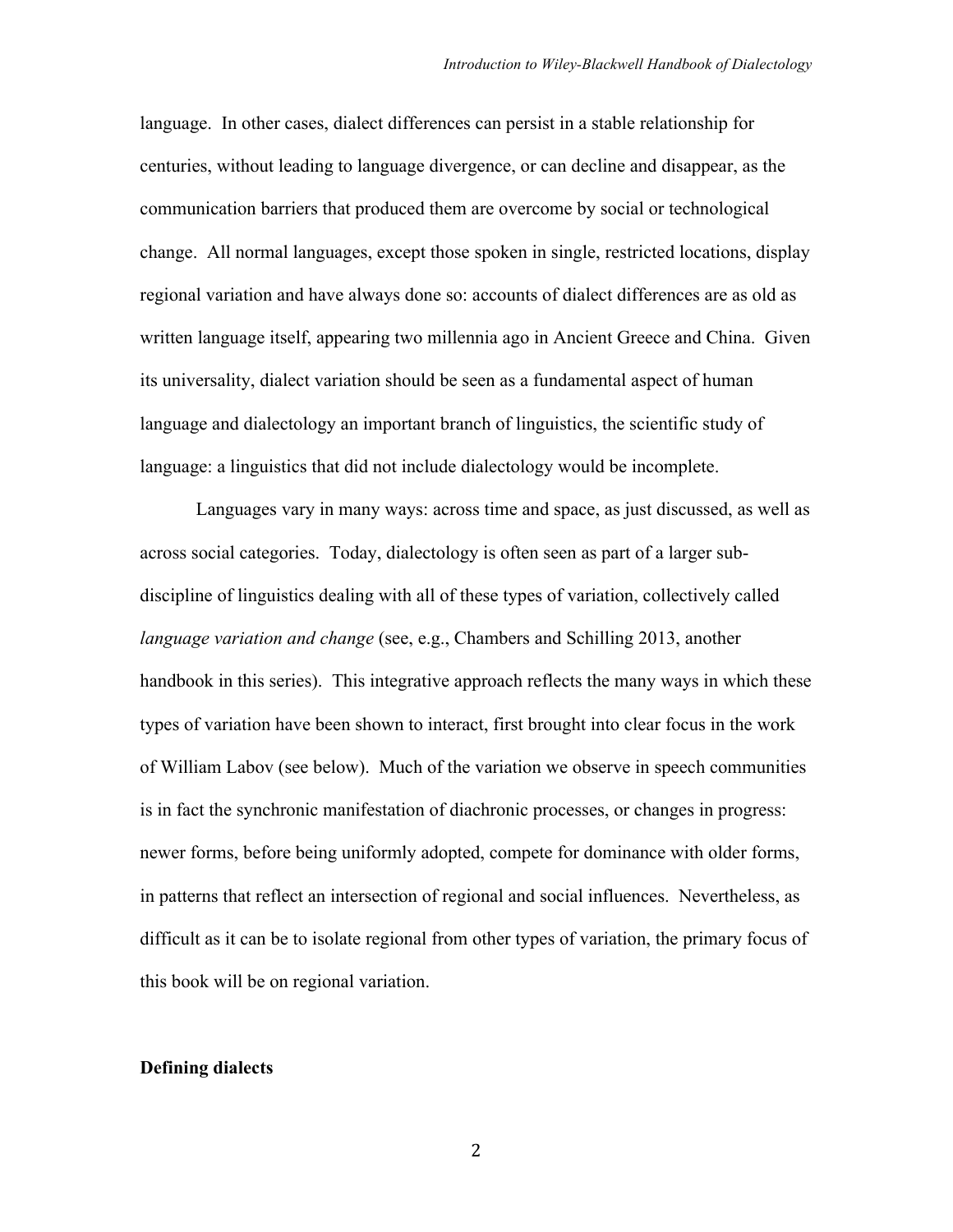We shall begin our discussion of regional variation with just this problem, by exploring the meaning of the word *dialect*, which cannot be properly understood without reference to social variation as well. As linguistic variation arises in speech communities, it usually reflects social differences: different ways of speaking, like different ways of eating or dressing or having fun, come to be associated with groups arrayed on a socio-economic hierarchy involving wealth, power, education, ethnic or social identity and other factors. Varieties of speech associated primarily with social groups are properly called *sociolects* rather than *dialects* and are the main focus of the allied sub-discipline of *sociolinguistics*, but this type of variation also has an important place in dialectology, since regional varieties of a language -- the definition of *dialects* given above -- often develop social attributes. In particular, one variety, usually that spoken by the social, economic and political élite in a nation's capital city or other great metropolis, normally comes to be seen as the 'correct' form of the language. In many cases, this evaluation is shared not only by its speakers, who use it as a symbol and even a justification of their higher social position, but also by others in the community, who accept that their own speech is by comparison inferior, or 'incorrect'. Because of its perceived social superiority, the élite variety is promoted to the status of a regional or national 'standard' variety, which is preferred or even required in domains like broadcasting, education, government, journalism, the law, literature, liturgy and science. It often serves these functions not only in its city or region of origin but across the entire linguistic territory, at higher social levels. This establishes a nationwide diglossia between the pan-regional 'standard' variety, which comes to be seen not as a dialect but as the unmarked form of the language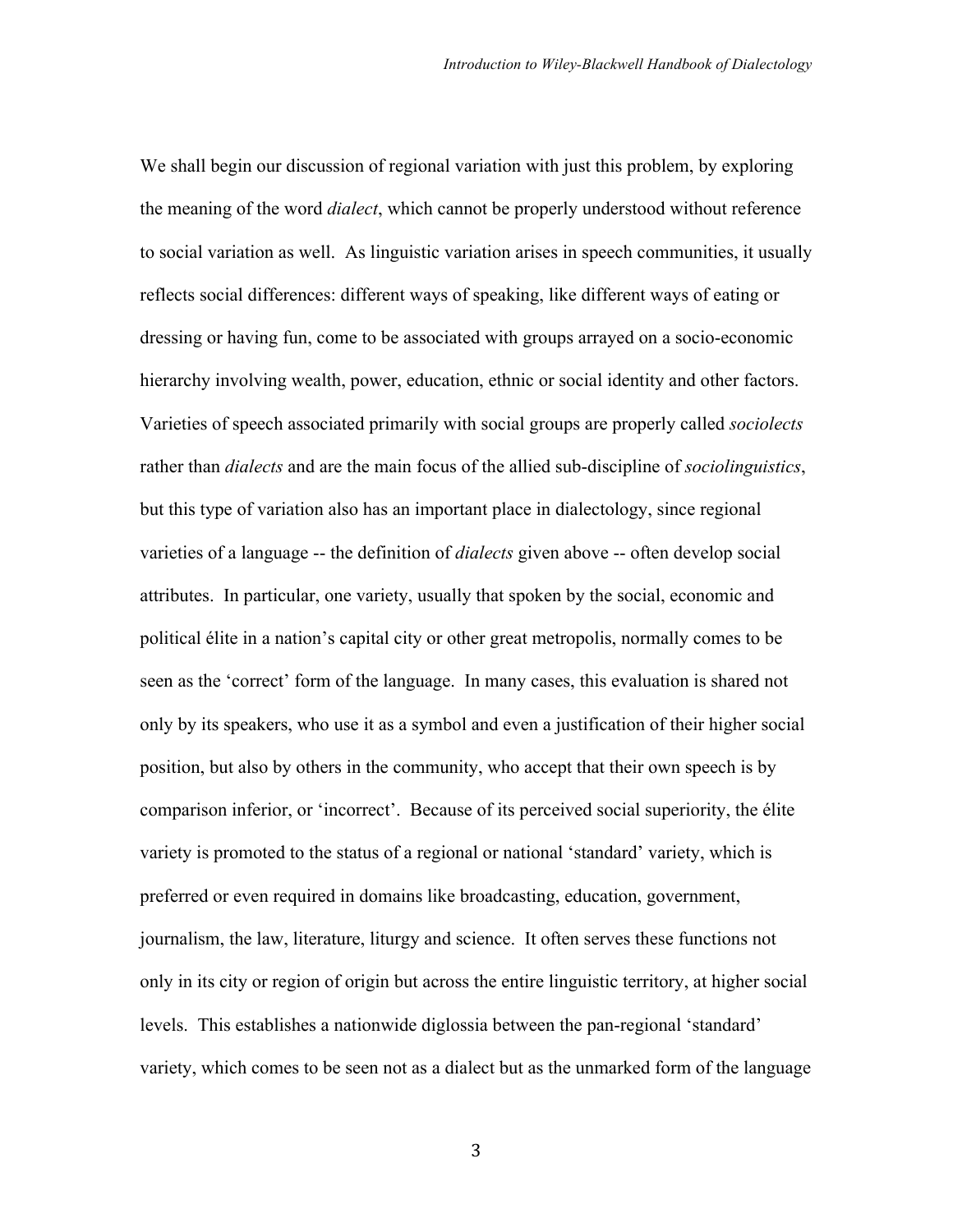itself (for instance the form taught to foreigners who want to learn the language), and the regionally restricted and socially inferior 'dialects', which continue to be the language of everyday life for peasants or farmers in the countryside and for factory workers and trades people in the towns and cities. Rural and urban dialects often receive distinct social evaluations. Rural dialects are frequently seen as quaint and musical, if also unsophisticated and somewhat comic, and are associated with idyllic notions of traditional country life. Urban dialects are more often seen as lazy, ignorant and linguistically and morally degenerate, since they are associated (at least in many middleclass minds) with the social problems of the working-class sections of large cities.

An amusing instantiation of this ideology can be seen in the animated adaptation of Kenneth Grahame's children's story *The Wind in the Willows* that was made in the 1980s for Thames Television in the U.K. Though all of the characters are animated figures of animals, the heroes of the story, Rat, Mole and Badger, speak with subtly different versions of standard British English, or 'Received Pronunciation'; the sympathetic minor characters, like a plainspoken otter and a benign cow, have rural, West Country dialects; but the local gang of criminals, the weasels, are given working-class London ('Cockney') and Manchester dialects. That said, the great fool of the piece, Mr. Toad, the lord of the local manor and a sort of upper-class twit, has the poshest accent of all, reminding us that the correspondence between high-class speech and positive social attributes is not always simple or direct. Nevertheless, the fact that this is a children's program – and a delightful and brilliantly produced one at that, it should be admitted – emphasizes the extent to which dialect ideologies are inculcated in children at a young age by schools, media and other institutions.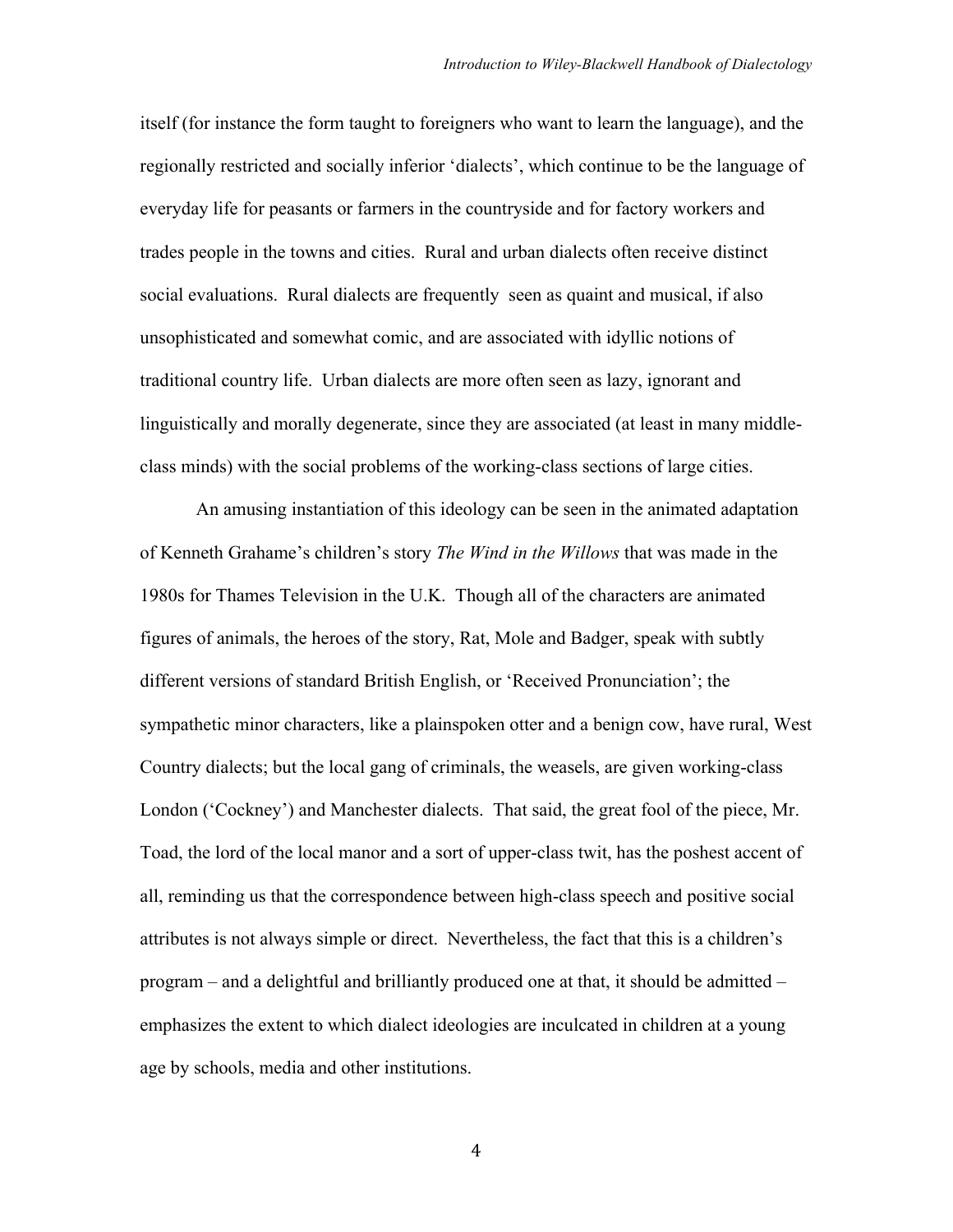Even more problematic than negative attitudes about dialects is the transfer of these attitudes to the speakers themselves: people who speak what some think of as 'lazy' or 'ignorant' dialects are thought of as lazy or ignorant themselves, a stereotype that can be used to justify denying them educational, occupational or social opportunities. Conversely, speakers of standard varieties may be given unfair advantages in the same contexts, a fact that has encouraged many ambitious people from working-class social backgrounds to try to 'improve' their speech, often with measurable benefits. This, indeed, is the main justification for teaching standard varieties in schools, whose main purpose is to maximize the socio-economic opportunities of their students: defenders of the exalted status of standard varieties might argue that they are, in fact, democratizing (or at least meritocratizing) instruments, since they can be learned in school or by other means, thereby conferring socio-economic benefits on the ambitious and becoming a symbol of individual achievement rather than of inherited privilege. Sociolinguists have argued passionately – and correctly – that these notions are based on social prejudice rather than linguistic fact, but they have proven very difficult to dislodge from popular culture, persisting at both ends of the social spectrum (for a critical look at the concepts of 'standard' v. 'dialect' in English, see Milroy and Milroy (1999) and the contributors to Bex and Watts (1999)).

Not all 'dialects', of course, are socially stigmatized, at least not by general consensus. Many non-standard dialects, if they lose points on the 'status' dimension that governs access to the most prestigious schools and jobs, gain them on the 'solidarity' dimension, with their speakers being perceived as friendlier, more attractive, more relaxed, funnier or more honest than speakers of the standard variety, if not more suitable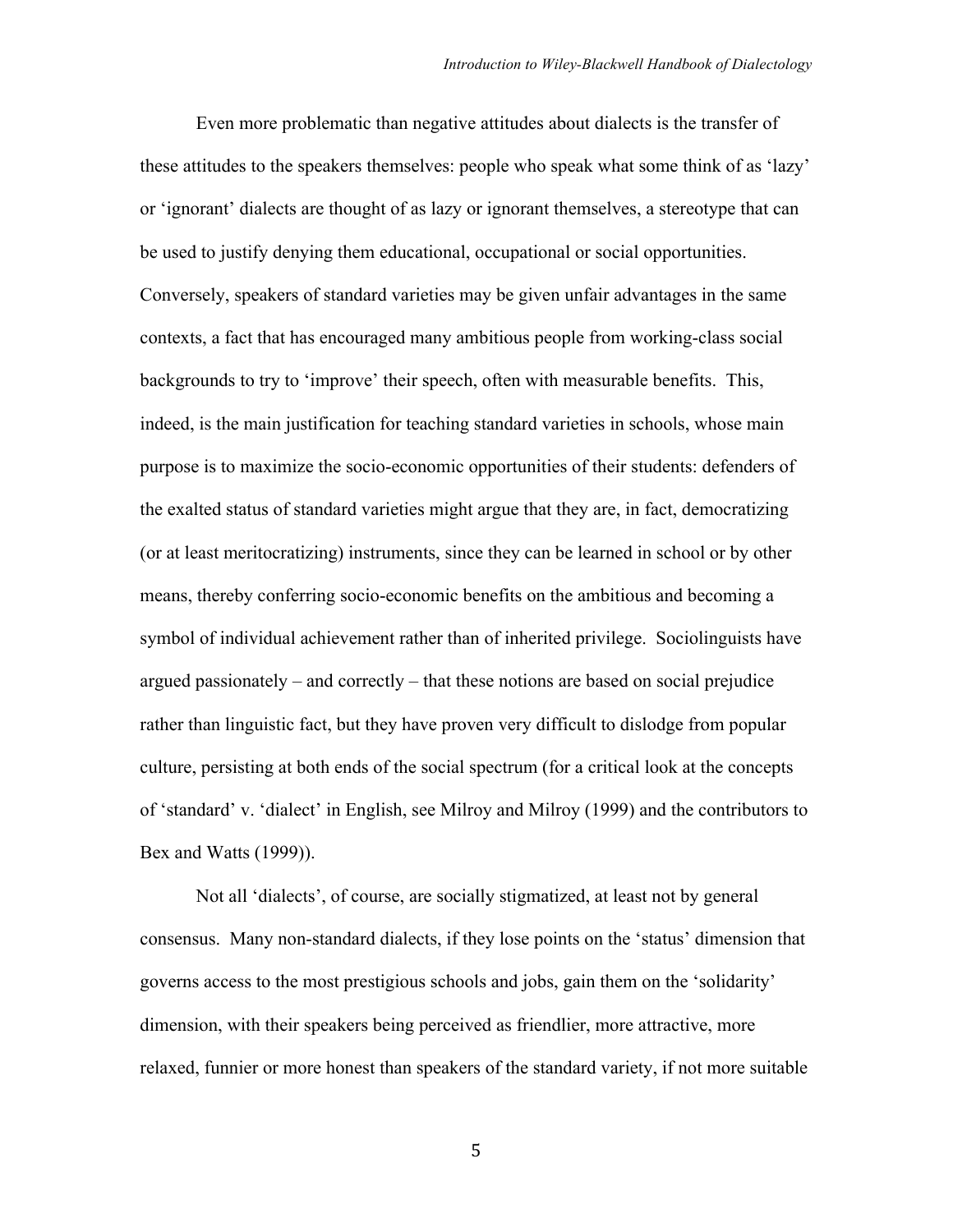as surgeons or bank presidents. Other non-standard dialects may be generally disparaged by people outside their own region or social group but are the focus of intense local pride within it. Speakers of these dialects often have a correspondingly negative view of the standard variety and its speakers: as Fischer (1958: 56) observed half a century ago in the pioneer of sociolinguistic studies, "A variant which one man uses because he wants to seem dignified another man would reject because he did not want to seem stiff." Still other non-standard dialects are valued even by speakers of the standard variety as genuinely beautiful or cultured, even if inappropriate for some of the domains reserved to the standard variety.

Moreover, not all regional differences are socially marked. It is easy to think of variables in North American English, for example, that appear to be purely regional, with no common perception that one variant is more correct than the other. This is often true of lexical variation, which opposes forms like *see-saw* and *teeter-totter*, both meaning a tilting board that children play on, or *cottage* and *cabin*, terms for a rural summer vacation home, or *pop* and *soda*, generic terms for non-alcoholic carbonated beverages, without social prejudice. Many regional phonological variables, too, seem to lack social symbolism: Americans as a whole have no opinion on whether it is correct to pronounce pairs of words like *cot* and *caught*, or *stock* and *stalk*, differently, as in large sections of the eastern half of the country, or the same, as in most of the western half (where opinions exist, they relate to the phonetic qualities of the vowels involved, not the presence of phonemic contrast). Grammatical variation, by contrast, is more frequently aligned with social factors: everyone in the United States, as well as in other Englishspeaking countries, knows that 'double negatives' and lack of 'standard' subject-verb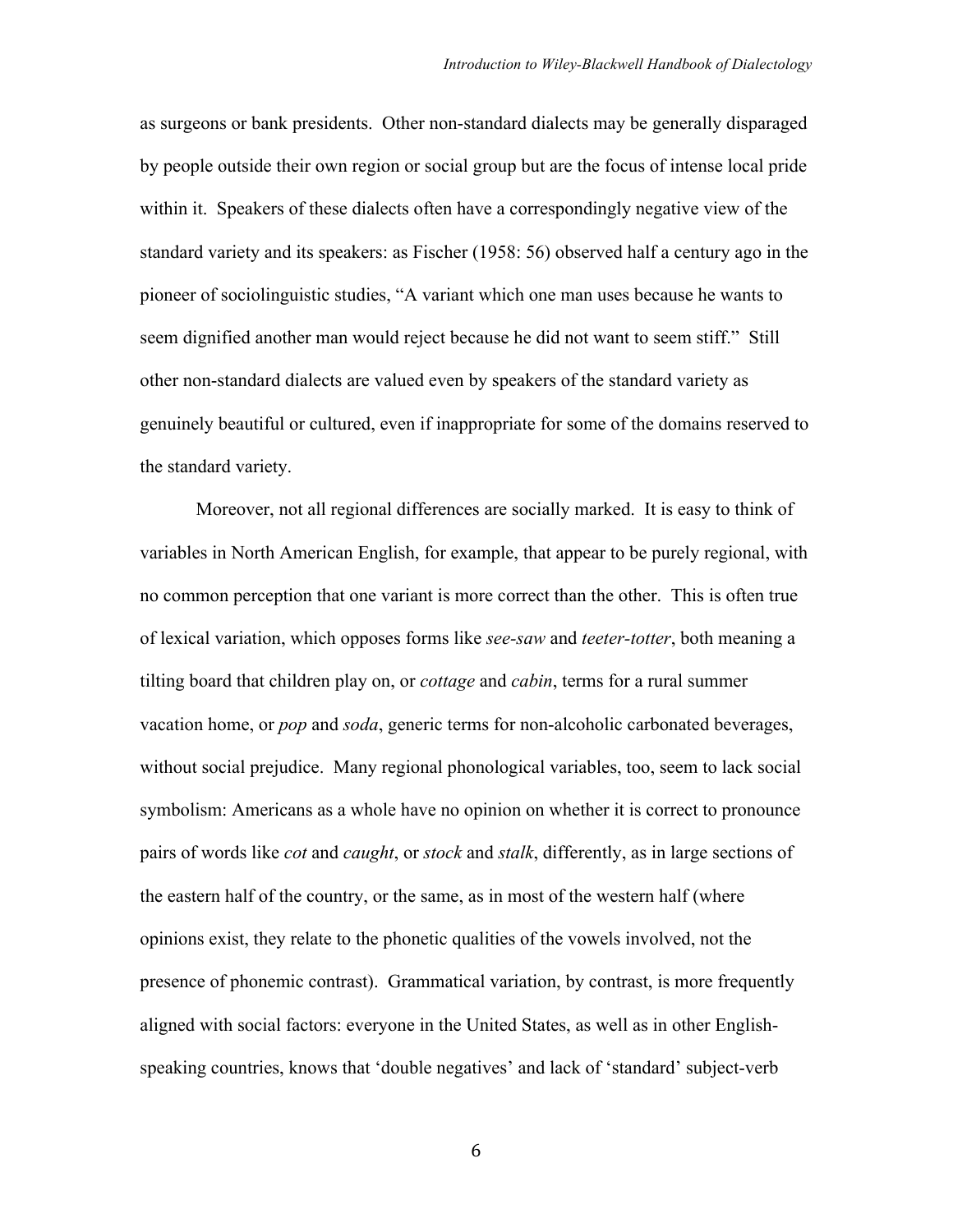agreement are 'wrong' and that those who use them mark themselves as lower-class, a message continually reinforced by schools and other institutions. Potential interactions with social factors, then, are an important aspect of dialect study.

If national standard varieties of languages coexist in a diglossic relationship with dialects of those languages, they also, in the case of multinational languages like English, French and Spanish, coexist with other national standards. In this context, such 'standard varieties' are themselves 'dialects'. In some cases, as between fellow ex-colonies like the United States and Canada or many Latin American countries, these relationships are fairly egalitarian, with national differences viewed as purely regional rather than social. In other cases, as between ex-colonies and their former colonizers, unequal sociolinguistic status can persist long after political independence. A general equality between the standard varieties of British and American English has now, after two centuries, come to be accepted by many English-speakers, including those in secondlanguage education; for instance, few people in the United States would consider shifting toward British standards when reading the news on television or teaching the language to foreigners. This equality, however, reflects the enormous size, power and prestige of the United States, which has clearly surpassed that of Britain. By contrast, relations between standard Parisian French and the ex-colonial varieties of French spoken in Canada or other parts of the former French empire are still more hierarchical, with varieties closer (though not necessarily identical) to European French preferred in broadcasting and second-language teaching, for example. In some cases, opinion about such matters is regionally divided: while many in Spain consider *castellano*, the standard variety of Iberian Spanish based on the dialect of Castile, a global standard, Latin Americans are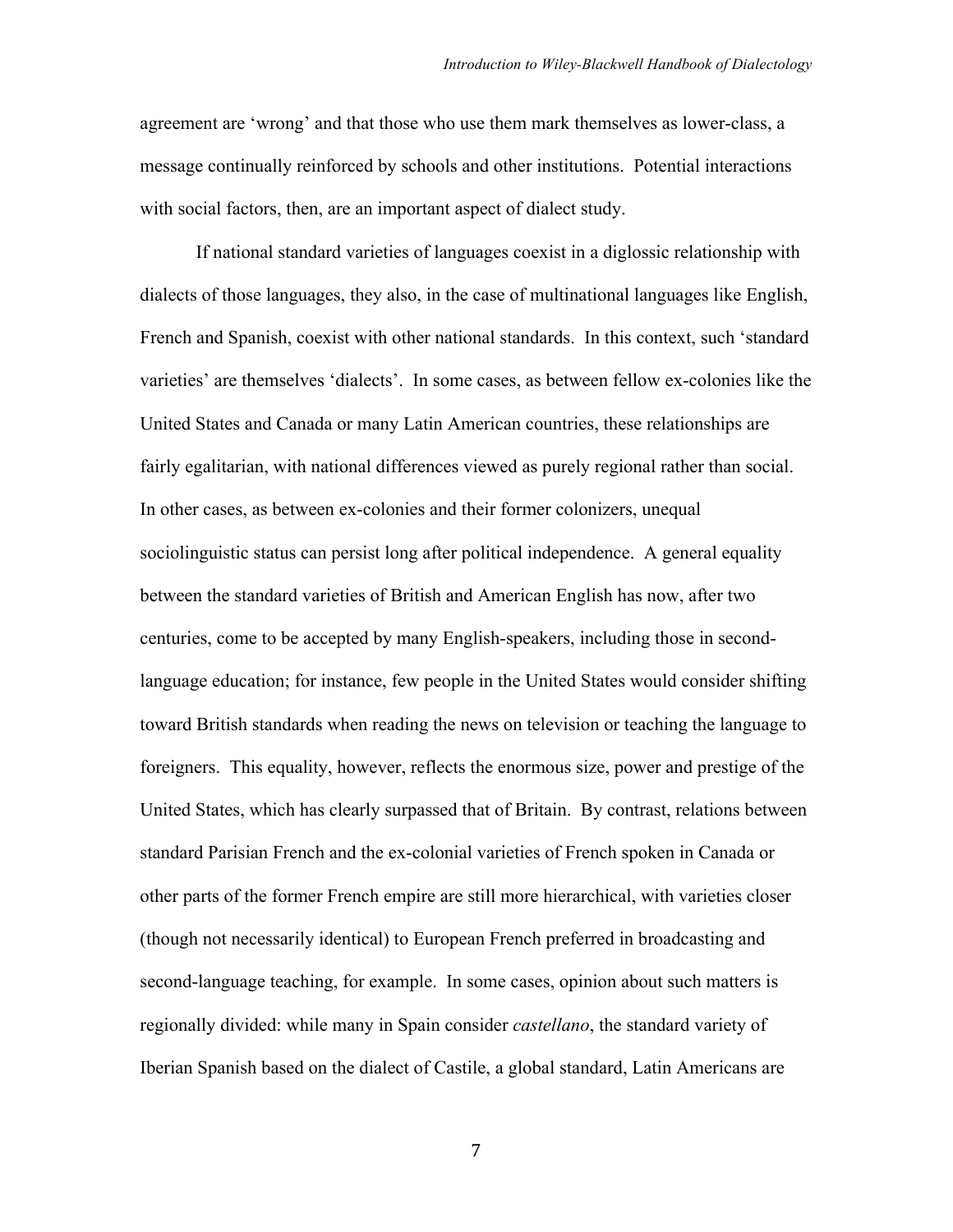less likely to accept this notion and the form of Spanish taught in the United States most commonly follows a Mexican rather than Castilian standard, for instance in failing to preserve the Castilian distinction between *s* and *z* (*casa*, 'house', v. *caza*, 'hunts').

While dialects can differ at every level of structure – phonetic, phonological, morphological, lexical, syntactic, semantic, etc. – the term *dialect* is often used in a complementary relation with another term, *accent*, whereby *dialect* means differences in grammar and lexicon, while *accent* is restricted to phonological and especially phonetic differences, such as the quality of vowel sounds (as in the exhaustive survey of 'accents of English' compiled by Wells 1982). This distinction takes on an important social dimension in Britain, for instance, where a three-level structure of language variation has traditionally been observed: the national élite, particularly those educated at Oxford and Cambridge Universities, spoke 'standard' British English with a 'standard' or nonregional accent known as 'Received Pronunciation', regardless of where they lived (at least within England -- the Celtic 'nations' were to some extent exempt from this standard and had their own regional standards); the urban middle class spoke 'standard English' with a regional 'accent', differing from the élite 'standard' only in pronunciation, especially of vowel sounds; and the working class, urban and rural, spoke regional 'dialect', with non-standard grammar and lexicon, which also implied a marked regional 'accent'. These social distinctions have recently been waning, with a decline in élite use of some traditionally prestigious features now seen as unattractively snobbish and a deliberate promotion of regional accents in domains like national broadcasting (the BBC) where they were not previously accepted. Nonetheless, to a large extent this differentiation can still be heard today and might also be argued to apply increasingly to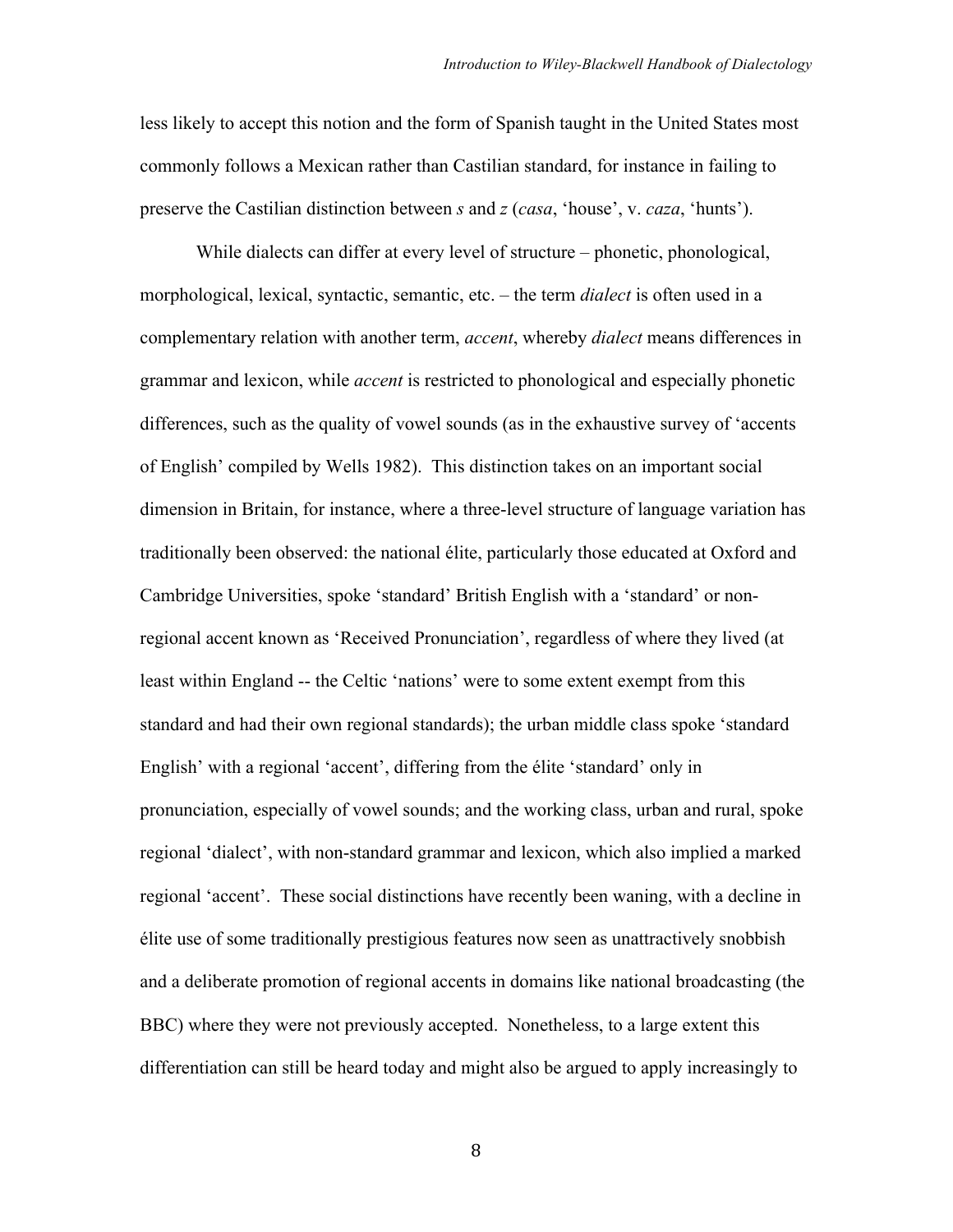the United States, where a sort of non-regional 'General American English' appears to be pushing out local speech patterns among the social élite in many regions.

A particularly problematic issue in defining *dialect* has been its taxonomic relation to the term *language*, the latter supposedly comprising a set of mutually intelligible dialects: if two people speak differently but can understand one another, they are speaking dialects of the same language; if they cannot understand one another, they are speaking different languages. It has often been pointed out that popular and even academic ideas about classifying varieties as languages or dialects reflect non-linguistic factors, like political boundaries and cultural history, as much as strictly linguistic criteria of mutual intelligibility. The stock examples in this discussion include, on the one hand, Mandarin and Cantonese, which many people think of as dialects of a single Chinese language but which are not mutually intelligible in speech (see Tang, this volume); and on the other, Hindi and Urdu, spoken in India and Pakistan respectively, which many people think of as separate languages but which are in fact largely mutually intelligible, separated more by an international boundary and by the cultural and religious affiliations of their speakers than by any marked linguistic divergence (see Deo, this volume). Europe, too, includes many instances of political boundaries creating and reinforcing 'language' differences across what were once gradually shifting continua of local dialects, such as those between Germany and the Netherlands (see Kürschner, this volume), Spain and Portugal (see Lipski, this volume) or parts of the former Soviet Union (see Zhobov and Alexander, this volume); Italy presents a particularly complex blend of regional 'dialects' and 'languages' that are all offshoots of Latin (see Telmon, this volume).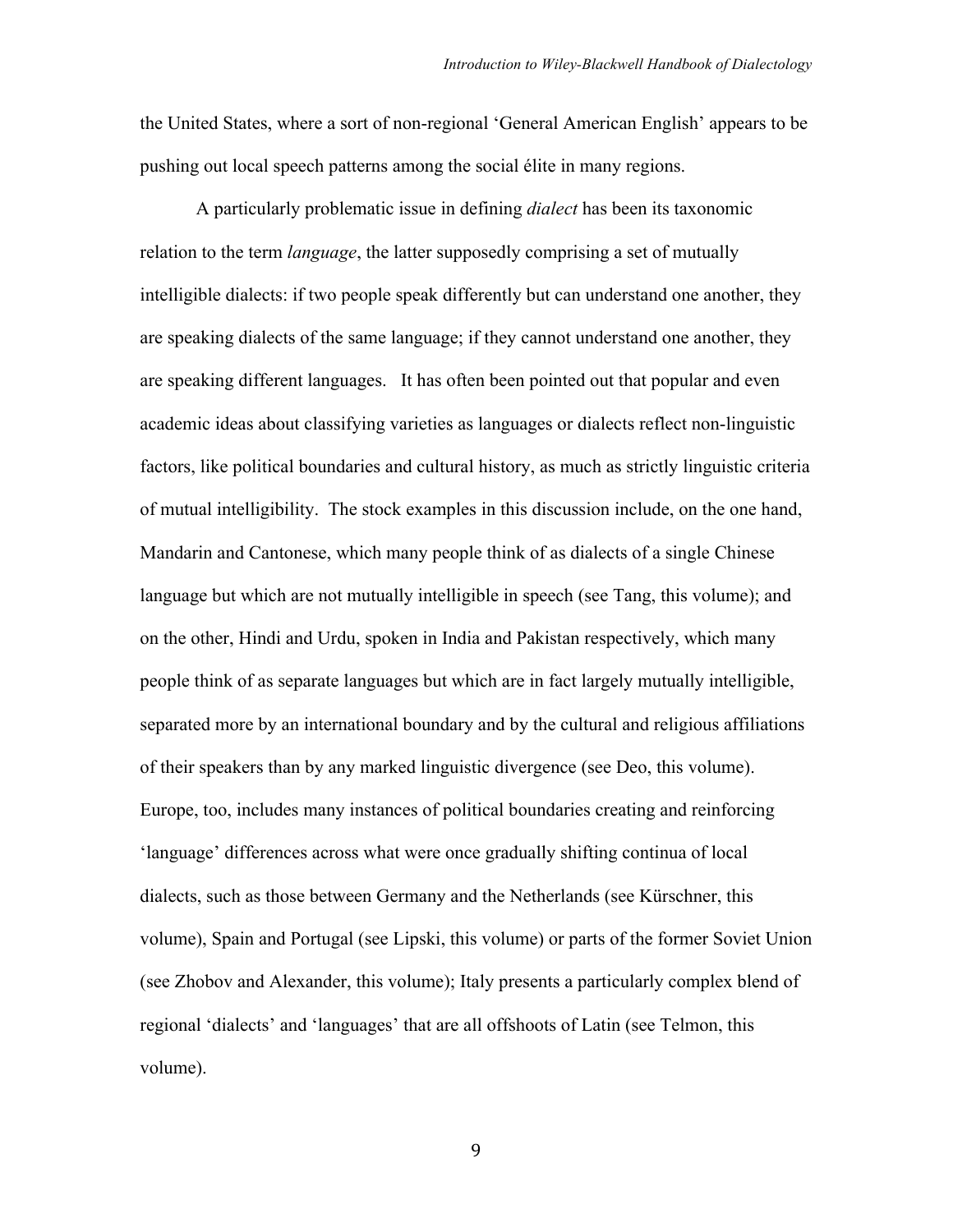Mutual intelligibility is itself a hazy concept, of course, involving not the binary distinction implied by the terms *language* and *dialect* but a cline or scale of linguistic similarity. At one end of the scale, we find cases of minimal regional difference with unrestricted mutual intelligibility, like the major national standard varieties of English or Spanish: middle-class people in London and Los Angeles, or Madrid and Mexico City, recognize clear differences in each other's speech but have very little difficulty understanding one another, if any at all. At the other end of the scale, we find complete unintelligibility, as between English and Arabic or Mandarin. In the middle, however, are many degrees of partial intelligibility. Some of these involve varieties that differ markedly from the most widely recognized international standards, such as the types of English spoken in Glasgow, Belfast, Appalachia, Jamaica, Singapore or Nigeria. Others involve closely related 'languages', such as the Scandinavian or Romance languages, which began their histories as dialects of a common ancestral language and still retain a large common grammar and vocabulary, but have since drifted far enough apart to make mutual comprehension difficult, especially in speech. In many of these cases, moreover, the partial intelligibility that does exist is not symmetrical: Danes understand Swedes better than Swedes understand Danes and Portuguese speakers can generally make out more Spanish than vice versa. Intelligibility can be affected by non-linguistic factors like education, exposure and the comparative social status and population sizes of the languages and cultures involved, as much as by purely linguistic matters like sound change or vocabulary replacement. These problematic issues will be reprised in several chapters of this book.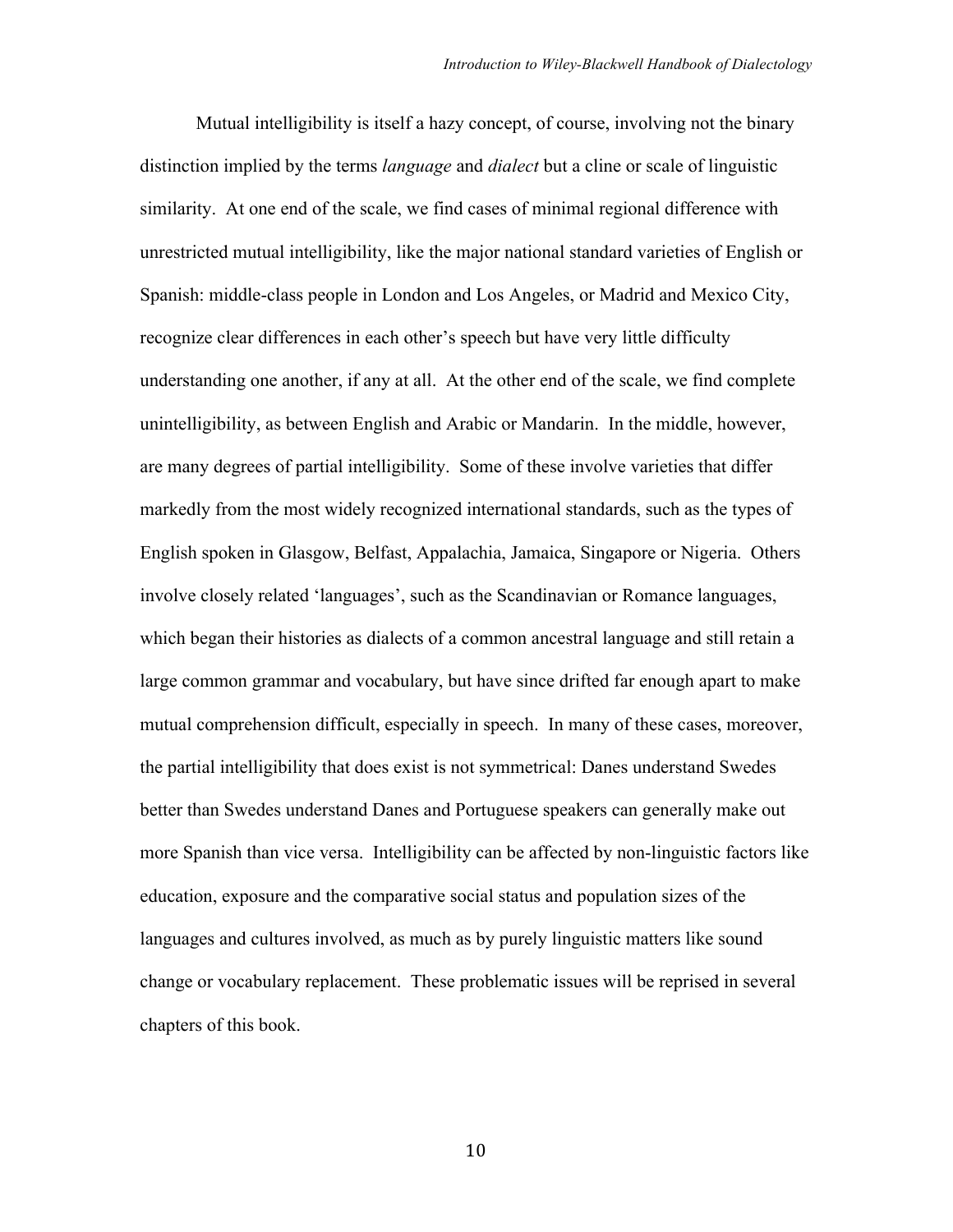## **The origins and development of dialectology**

From issues surrounding the nature and definition of dialects, let us know turn to a brief review of the history of dialectology, setting the stage for the chapters that follow. While it certainly has precedents in other places and earlier times, the modern 'western' tradition of dialectology began in Europe in the nineteenth century. For many of its earliest practitioners, dialect study was a hobby: an entertaining pastime for self-taught philologists with an interest in cultural history and folkways and a romantic conception of rural life, then very much in fashion (seen also, for instance, in the literature, music and painting of the period). Some early dialect collectors, for instance, were parish priests or school teachers, who had both a measure of formal education and a strong connection to the local communities they served. Henry Higgins, the fictitious dialect phonetician parodied by George Bernard Shaw in his 1913 play *Pygmalion*, though based partly on real-life phonetician and philologer Henry Sweet (1845-1912), comes off more as a gentleman of leisure with eccentric interests than as the sort of person we would recognize today as a professional academic or serious scholar. Early interest in dialect was given extra urgency by a genuine concern, not altogether unjustified, that rural culture would soon be irretrievably altered or lost as industrialization and urbanization increased. This 'curatorial' approach to dialect study sought to record as much of traditional rural speech as possible before it was too late, not unlike the efforts of modern linguists to record and study the thousands of indigenous and minority languages whose vitality is now threatened by digital technology and cultural globalization. Dialects also came to be seen as entertaining by the growing urban bourgeoisie of the nineteenth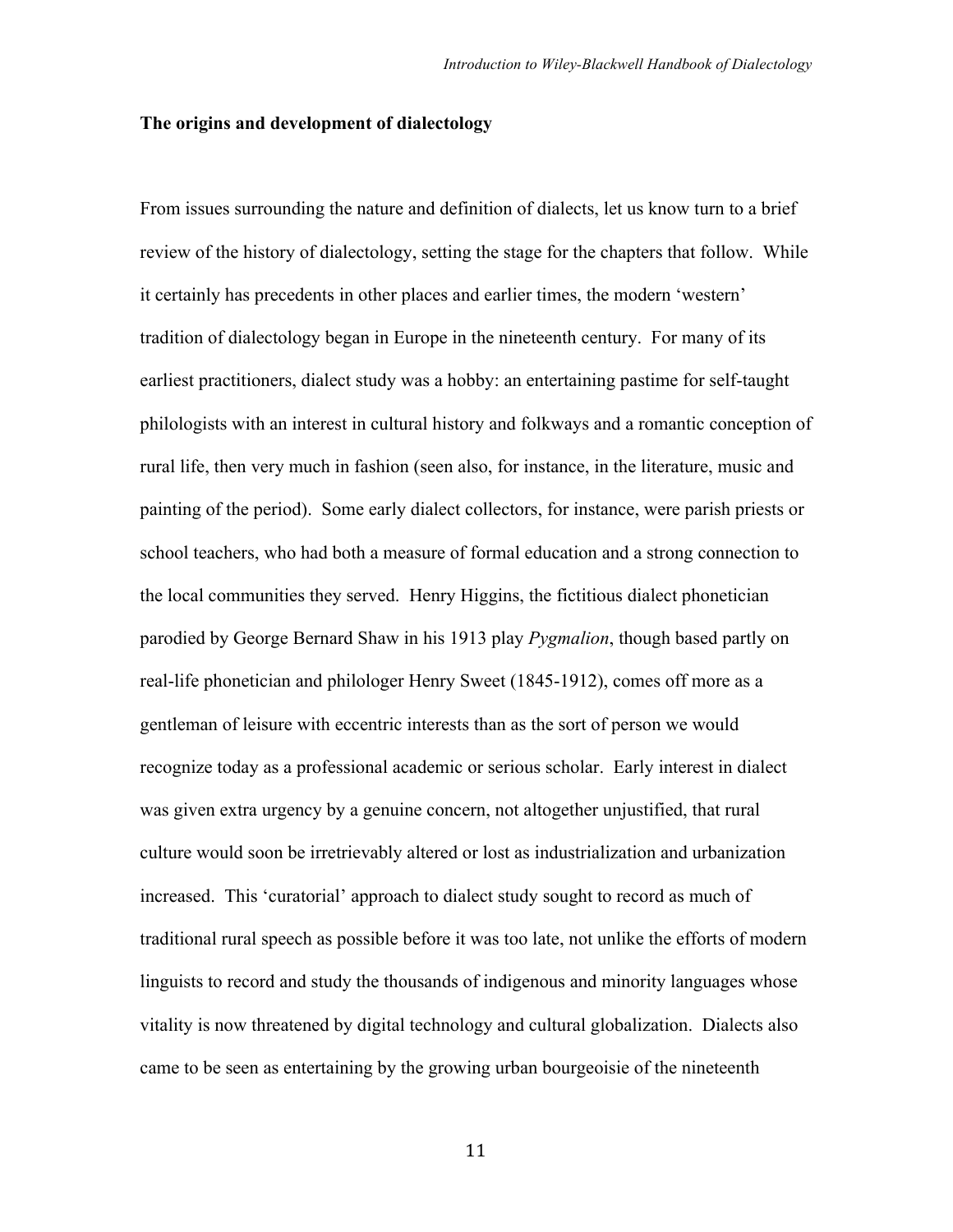century, who enjoyed tittering at rustic stereotypes presented in theaters and music halls or in novels. Many of the greatest writers of the time, like the Brontë sisters, Dickens and Hardy, filled their novels with passages of dialect, not only as a creative device, adding realism to their rural or working class characters, but as comic entertainment for their largely urban, middle-class readers (a tradition that continues today in film and television).

Over time, however, the subject also developed a more serious, academic side. As will be recounted in several subsequent chapters (see also the general accounts of the development of dialectology in Petyt 1980, Francis 1983 or Chambers and Trudgill 1998), serious academic study of dialects began in Germany, where Georg Wenker and his colleagues carried out a postal survey of dialect variation across the German-speaking territory of Europe, starting in the 1870s (Wenker *et al.* 1927-1956). Wenker asked school teachers to translate a set of 40 sentences into local dialect, as they observed it in their communities; he then collected these records and compiled them in a *Deutscher Sprachatlas*, or 'German language atlas', showing where each form was found and how one region differed from another. This effort was closely followed by the *Atlas linguistique de la France*, published by Jules Gilliéron in several volumes over the first decade of the  $20<sup>th</sup>$  century. The French study was based instead on face-to-face interviews with dialect speakers carried out in the field, using a standard questionnaire administered by a trained fieldworker (Gilliéron and Edmont 1902-1920).

The ultimate goal of these projects, like many that came after them, was to produce a *dialect atlas* (see Kretzschmar, this volume): a collection of maps showing the regional distribution of linguistic variants – different words, pronunciations or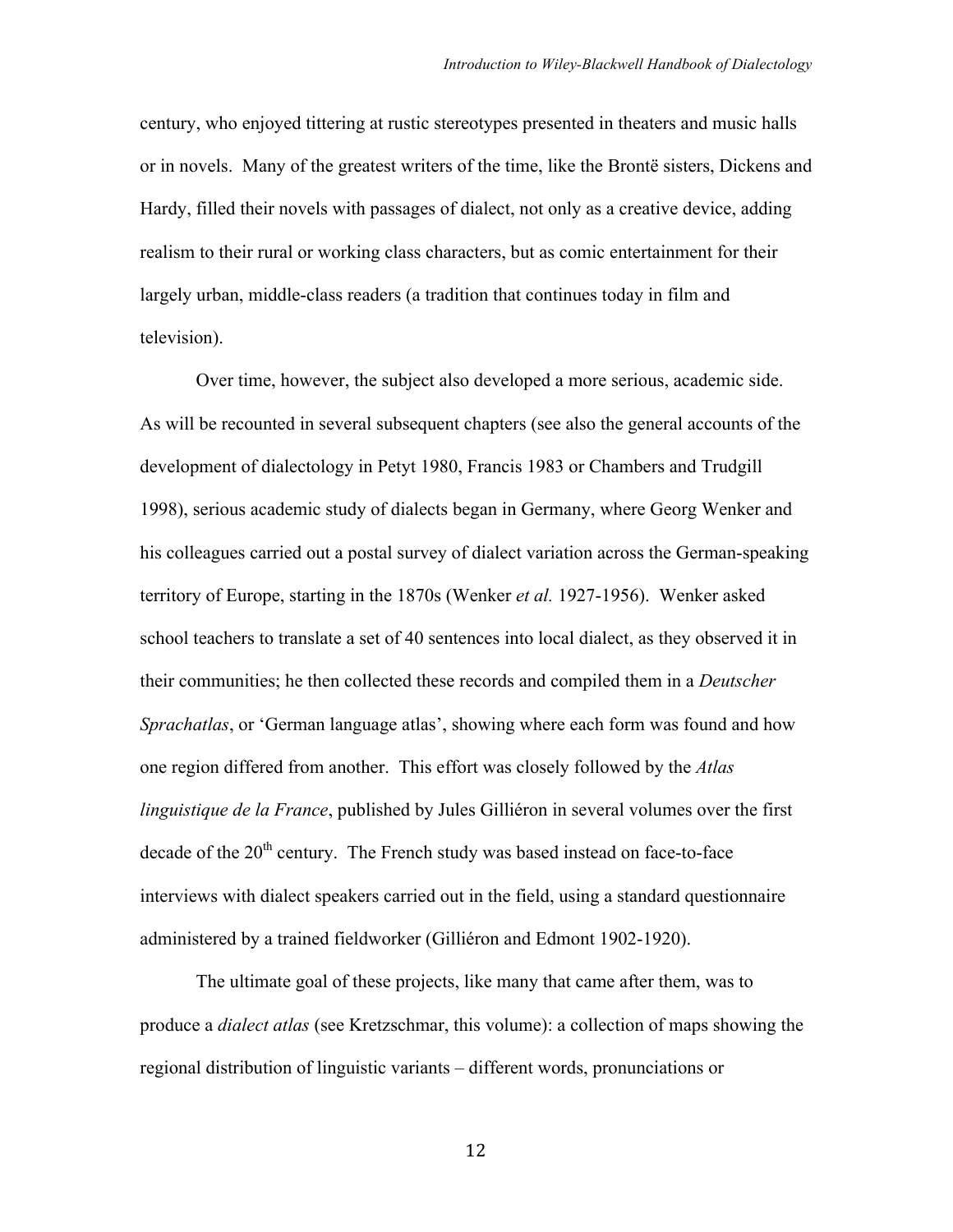grammatical forms – over a given territory (usually the territory covered by speakers of a single language, or a subdivision of that territory). On these maps, symbols or transcriptions indicated the variants occurring in each location and lines called *isoglosses* could be drawn to divide spatial distributions of variants or mark the outer limit of a distribution; bundles of these isoglosses were taken to indicate major dialect boundaries. This aspect of dialectology is also known by the term *dialect geography*. As the name implies, dialect geographers used their maps to develop geographic interpretations of the spatial distribution of dialect forms, such as the role of barriers to communication, like mountain ranges, in preventing the diffusion of variants and thereby creating dialect divisions, or of channels of communication, like rivers and roads, in encouraging diffusion over wider areas; they also turned to information on cultural and settlement history in their efforts to explain the location of dialect boundaries.

Alongside dialect geography, an allied tradition of *dialect lexicography* also emerged in the  $19<sup>th</sup>$  century, which involved the production of dictionaries of dialect words and phrases, with definitions, examples and usage notes, recorded in list form rather than on maps (see Van Keymeulen, this volume). At the turn of the 20th century in England, for instance, Alexander Ellis published his records of dialect pronunciation, collected two decades earlier (Ellis 1890), and the English Dialect Society produced an *English Dialect Dictionary*, compiled by Joseph Wright (1898-1905).

As the field evolved, the interests of many dialectologists expanded beyond dialect variation itself to include connections with other aspects of language study. For instance, some dialectologists became involved in a debate with linguistic historians over the nature of language change. A group of  $19<sup>th</sup>$ -century historical linguists known as the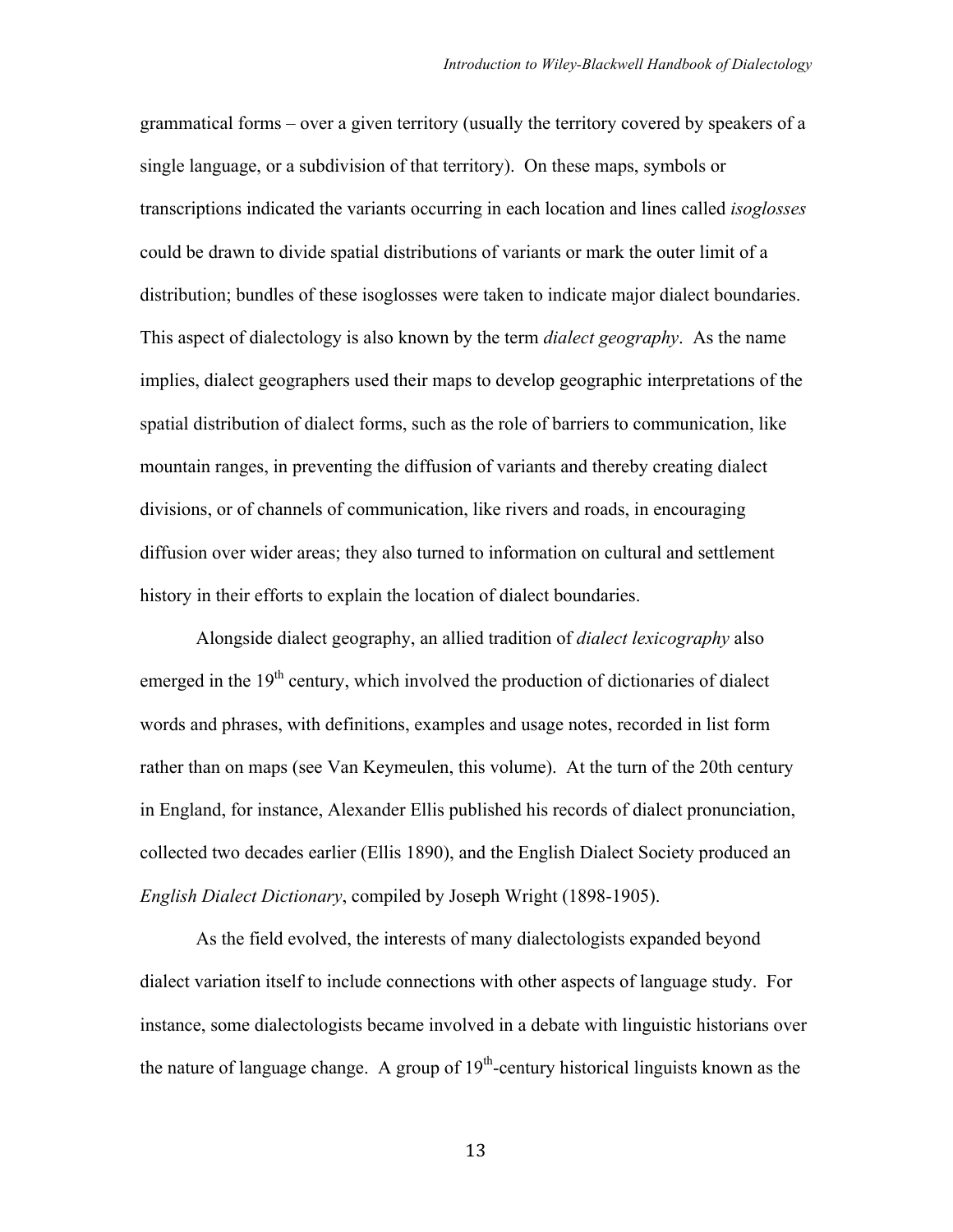Neogrammarians had proposed that sound change – gradual shifts in the pronunciation of sounds found in sets of words – was a regular and exceptionless process that operated rather like the physical laws of natural science (Osthoff and Brugmann 1878). Systematic sound changes, gradually transforming all of the instances of a given sound simultaneously, were held to be responsible for the linguistic diversification of speech communities. This process had given rise, over thousands of years, to the families of "genetically" related languages and their distinct branches observable in contemporary Europe, particularly the Indo-European family and its Italic, Celtic, Germanic, Slavic and other offshoots, as mentioned above. For example, the initial /p/ sound of the hypothetical ancestral Indo-European language, evident in Latin words like *pater*, *pe(di)s* and *piscis*, had become an /f/ in the Germanic languages, producing German *Vater*, *Fuß* and *Fisch*, or English *father*, *foot* and *fish*, against French *père*, *pied* and *poisson* or Italian *padre*, *piede* and *pesce*, among dozens of other examples. Other linguists saw Neogrammarian theory as an extreme view, which idealized the process of sound change and ignored a great deal of contradictory evidence.

As dialectologists began their survey work, the Neogrammarians initially hoped that the collection of data on traditional rural dialects, free of the complicating factors of urban speech communities and standardized literary languages, would prove their theory right, by showing systematic and regular application of sound changes. When these data began to be analyzed, however, dialectologists found that they often revealed glaring exceptions to the hoped-for patterns of regular change. In some villages, a mixture of changed and unchanged forms was found, suggesting that some changes, at least, were irregular, affecting some instances of a sound but not others, and that the basic unit of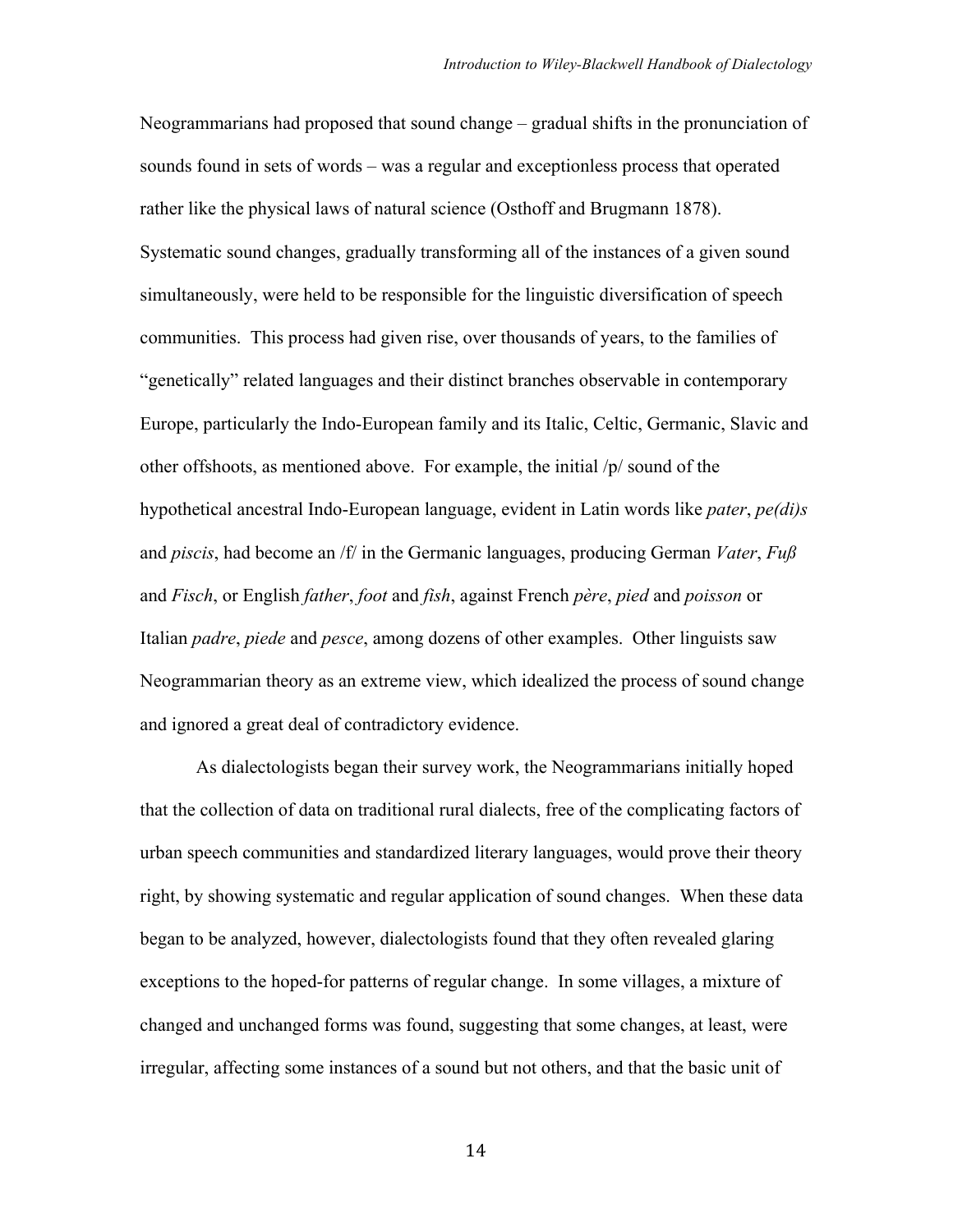phonological change was the word, not the phoneme, or sound. A classic illustration comes from Dutch: Kloeke (1927) found that local forms of *house* and *mouse*, which both had long /u:/ in Proto-Germanic and should have followed parallel developments according to Neogrammarian theory, displayed different sounds in some Dutch towns, a direct contradiction of the regularity of sound change (see Bloomfield (1933: 328-331) for an influential discussion of these data).

In response to the Neogrammarian dictum that sound change is regular and suffers no exceptions, dialectologists therefore advanced their own, opposite slogan, that "every word has its own history," apparently denying any sort of regularity to sound change. In its French form, *chaque mot a son histoire*, this view is usually attributed to Gilliéron (see Gilliéron and Roques (1912)), but it goes further back to Hugo Schuchardt in the  $19<sup>th</sup>$ century and perhaps as far as Grimm (1819: XIV), who says, "…*jedes Wort hat seine Geschichte und lebt sein eigenes Leben*" ('every word has its history and lives its own life'). The dispute over the regularity of sound change produced a deep cleft between what would become two separate traditions of linguistic thought. The dialectologists accused the Neogrammarians of ignoring the complexity of actual data in their efforts to attain higher levels of generalization and theoretical abstraction, while the Neogrammarians accused the dialectologists of obsessing over minutiae and variability for their own sake, like stamp collectors, without addressing questions of broader scientific significance. This rift is still observable today, in the division between formal theoretical linguistics, which is in some ways the heir of Neogrammarian philology (with other important influences, like the work of Saussure), and the field of language variation and change, including much of modern historical linguistics, sociolinguistics and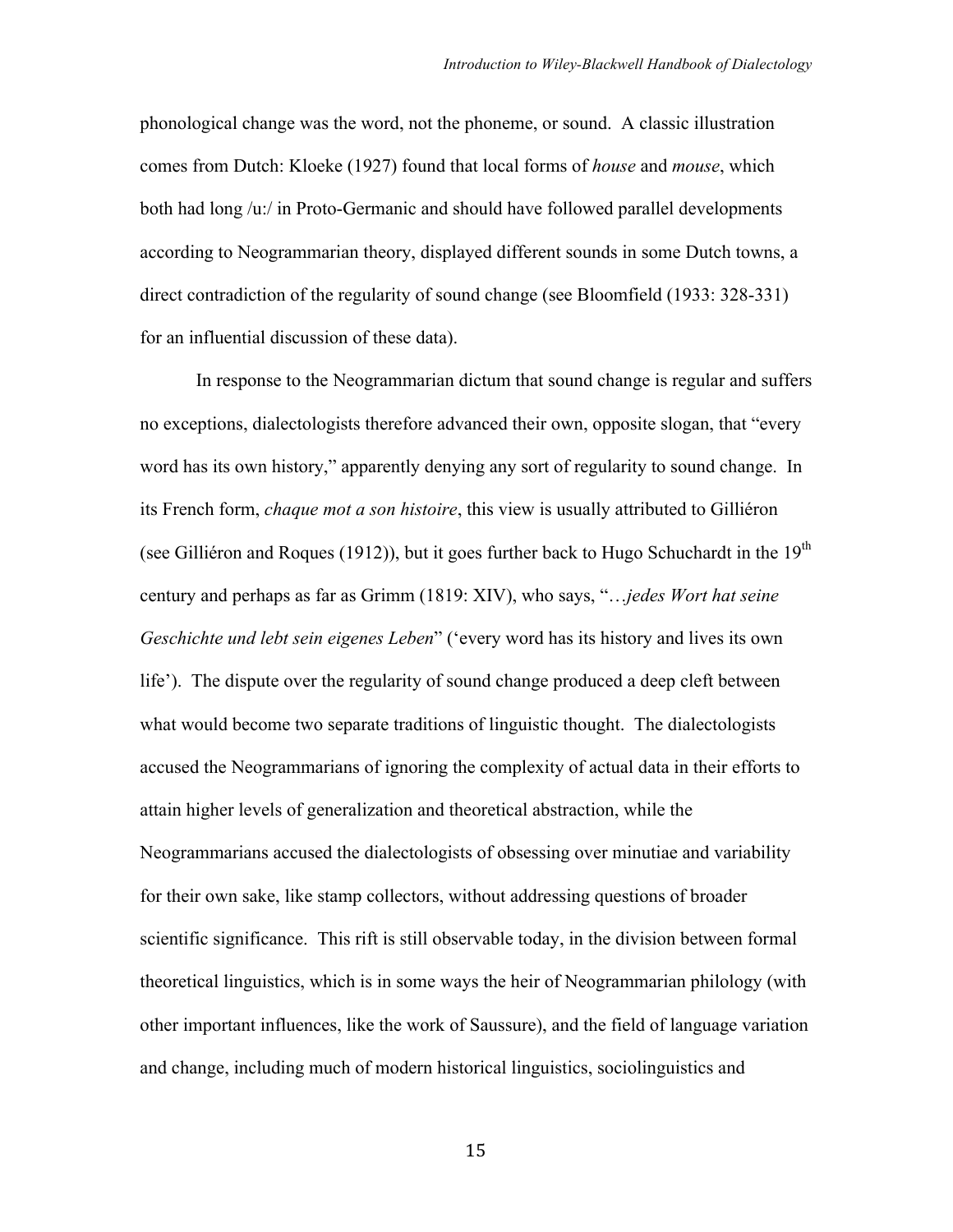dialectology, which carries on the more skeptical or at least more empirical and dataoriented viewpoint of the  $19<sup>th</sup>$ -century dialectologists.

While formal theoretical approaches to the study of language, such as the structuralism of the mid-20<sup>th</sup> century and the generative school of the late  $20<sup>th</sup>$  century, came to dominate modern academic linguistics, especially in eastern North America, a robust tradition of work on language variation and change, including dialectology, also continued to thrive, even if it was increasingly sidelined in many prestigious linguistics programs at major universities. By the 1930s, the French method of interviewing dialect speakers in the field and making meticulous records of their speech that could later be transformed into maps was extended to North America by Hans Kurath, who produced a *Linguistic Atlas of New England*, intended to be the first of several regional dialect atlas projects that would eventually cover the entire continent (Kurath *et al*. 1939-1943). This project was sadly never completed but has nevertheless produced a great deal of data and a tradition of work that continues today. In addition to the original New England atlas, the major published atlases of American English now cover the Middle and South Atlantic states (McDavid *et al* 1980), the Gulf states (Pederson, McDaniel and Adams 1986-1993) and the Upper Midwest (Allen 1973-1976). Following World War II, the *Survey of English Dialects* published maps of dialect variation across England (Orton and Dieth 1962-1971; see also Upton and Widdowson 1996), and in the 1960s a second major American dialectology project, the *Dictionary of American Regional English*, was undertaken, which is now complete (Cassidy and Hall 1985-2012; see also Carver 1987). Traditional dialect survey work has also continued in many other countries across the globe, as attested in the chapters of Section 3 of this volume.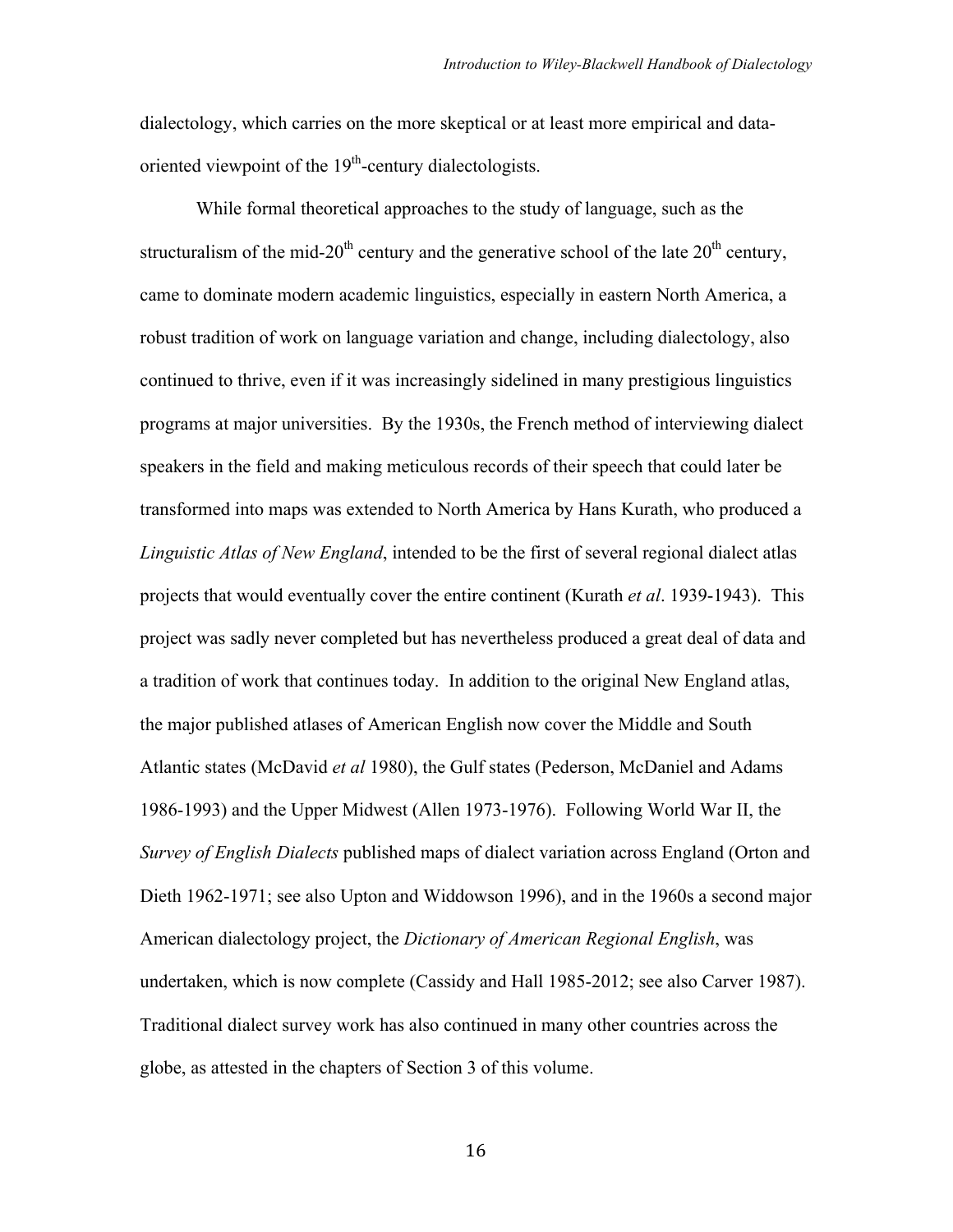Dialectology received a new stimulus in the 1960s from the work of William Labov in the closely allied field of *sociolinguistics*, which investigates relationships between linguistic variation and social structure and identity. One of the main concerns of early dialectology, as mentioned above, had been the effects of urbanization, mass education and other forms of social change on traditional rural dialects, which were feared to be disappearing. A priority of many dialectologists was therefore to collect and study records of these dialects before they were lost. The best exemplars of traditional dialects were thought to be older rural males with minimal formal education and long family histories in the region, who were consequently favored as informants. Comparatively little interest was taken in other types of speakers, who were seen as less representative of 'pure dialect', or in cities, which were seen to offer nothing more than chaotic mixtures of modified regional dialects brought in by migrants from the surrounding countryside, or working-class urban varieties that were seen as linguistically and morally corrupt. By the 1960s, these assumptions no longer seemed justified. A new generation of sociolinguists sought to base their descriptions and theories of linguistic variation on the speech of the majority of the population. In the United States, Britain and other western nations, this majority now lived in cities, where it comprised not only old men of local stock but women, young people, recent migrants and a wide range of social classes and ethnic groups, including those who spoke varieties stigmatized as debased, indolent and ugly.

When Labov began to study urban speech communities, starting with New York City, he found that they displayed not the chaotic dialect mixture dismissed by some dialectologists as uninformative but *orderly heterogeneity*, a pattern in which the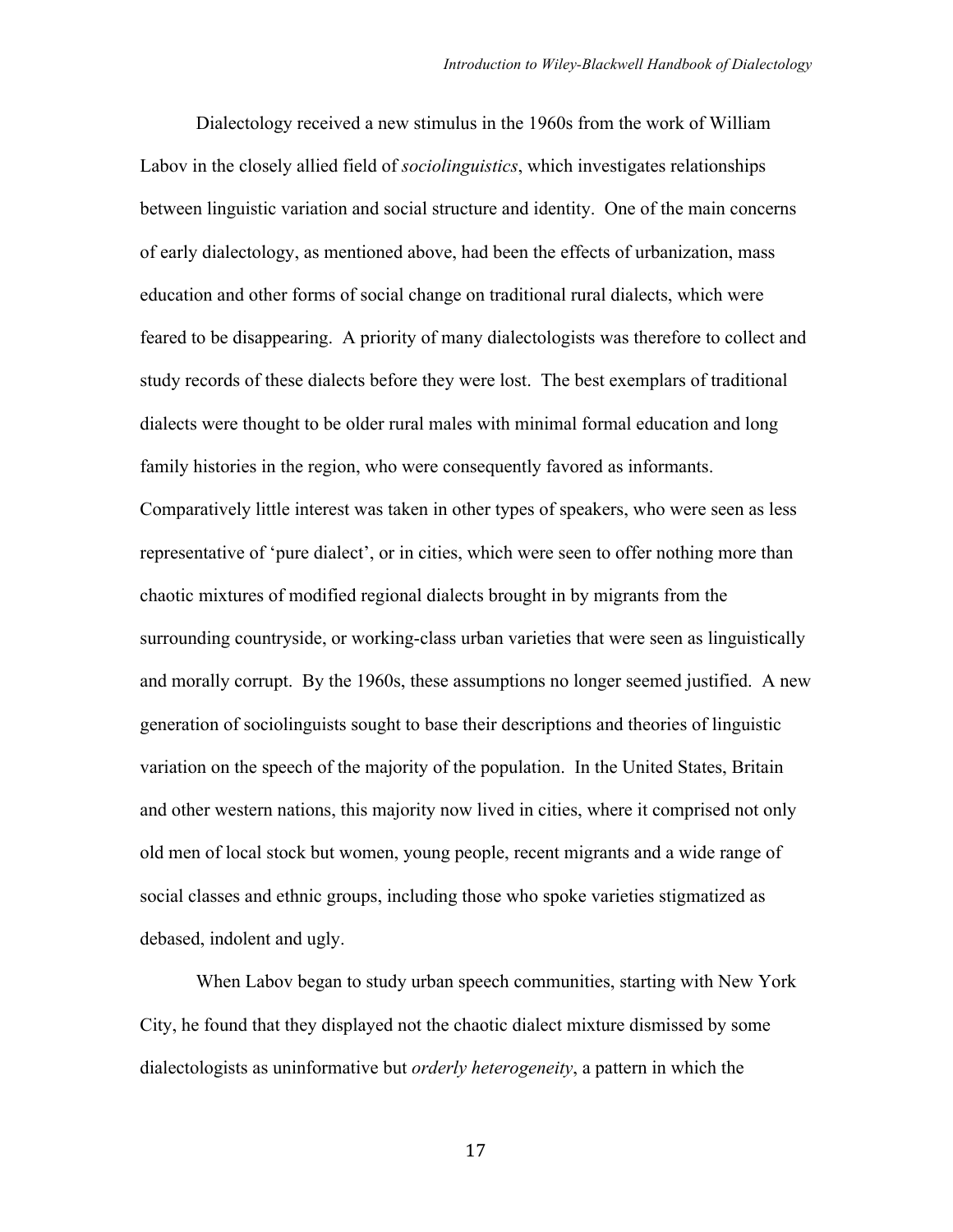probability of occurrence of competing linguistic variants, such as standard and nonstandard pronunciations or grammatical forms, depends on a complex yet systematic interplay of many different factors (Labov 1972). These factors included social attributes of speakers, like age, sex and social class, as well as speech style, or the social context of speech (the identities of interlocutors, the setting and topic of conversation, etc.). Labov's focus on correlations between linguistic and social variables and on shifting frequencies of variants has earned this type of sociolinguistics the names *correlational* or *quantitative* or *variationist sociolinguistics*. Some have called it *urban dialectology* (e.g., Chambers and Trudgill 1998: 54), though of course the sort of variation that Labov and others have studied in major cities can also be found in small towns and rural communities (as Labov himself did on the island of Martha's Vineyard, off the Massachusetts coast), if on a smaller scale reflective of their narrower range of social diversity. Once the focus of interest shifts from a curatorial mission to preserve obsolescent traditional speech varieties to a more objective interest in how language reflects social identity, systematic variability can be found in any speech community; subsequent studies in British cities like Norwich (Trudgill 1974a) and Glasgow (Macaulay 1977) clearly demonstrated that this property of speech communities was not unique to New York City or to the United States. Moreover, communities can be compared simultaneously in the regional and social dimensions: they differ both one from another and within themselves, so that regional comparisons have to take local, community-internal variability into account. For instance, regional divergence may be greater at certain social levels, or among particular ethnic groups. This hybrid approach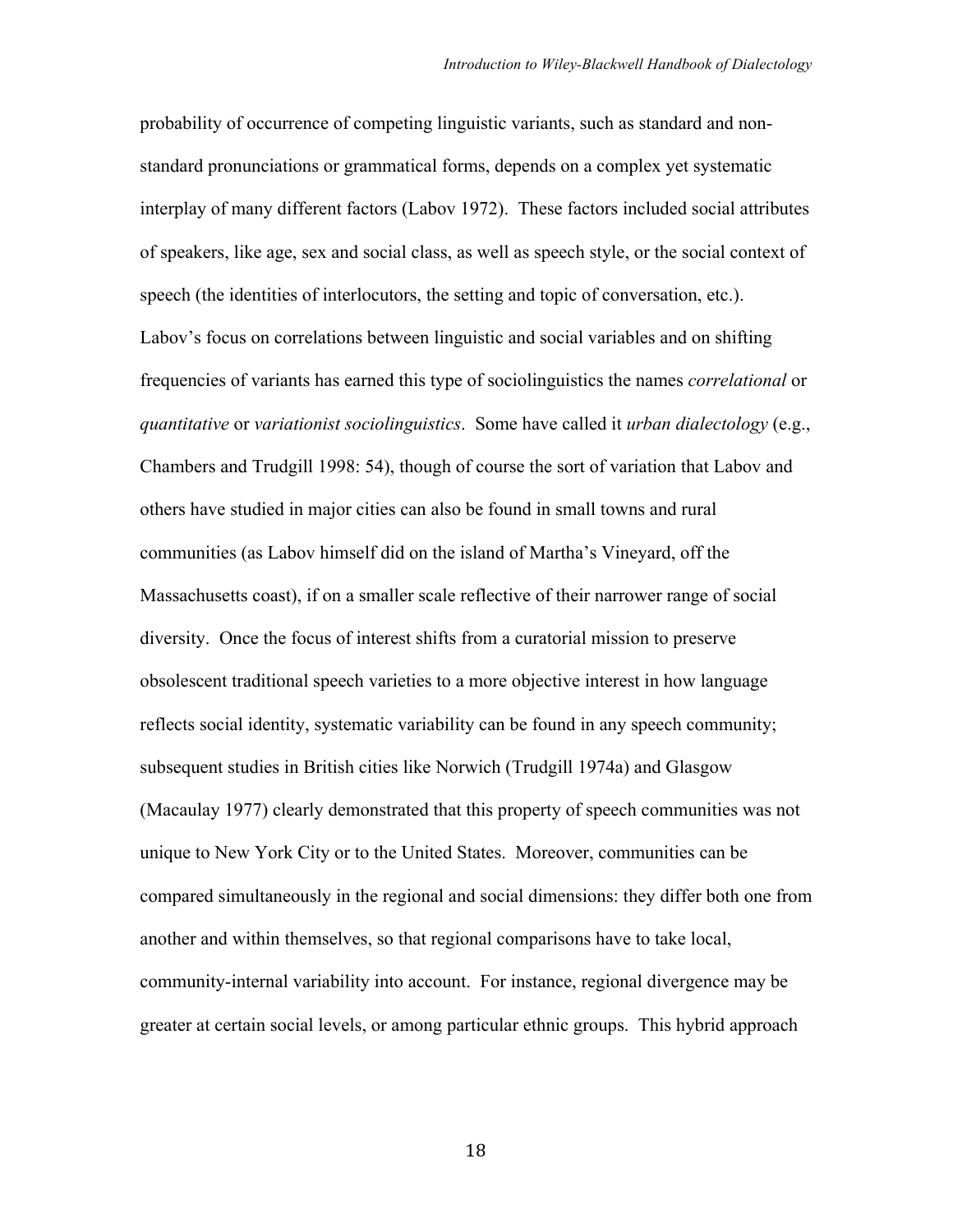has been called *social* or *socio-dialectology* (e.g., by Rona 1976; see also Kristiansen, this volume).

Labov's contributions to modern dialectology go beyond shifting the focus to cities. He also pioneered the use of acoustic phonetic analysis to make detailed and reliable measures of vowel quality (Labov, Yaeger and Steiner 1972; see also Thomas, this volume), which could be used to track the progress and distribution of sound changes that were continually modifying the pronunciation of urban dialects in contemporary American English. This work produced a new hybrid subfield normally called *sociophonetics*; despite this label, the variation measured and analyzed by these techniques was as much regional as social.

Finally and perhaps most importantly, following on the insights of several predecessors (Weinreich 1954; Moulton 1960, 1962), Labov sought to re-establish connections between dialect study and theoretical linguistics, particularly structural phonemics (see Gordon, this volume). By framing his investigations of linguistic variation in terms of major questions of linguistic theory, such as resolving the Neogrammarian controversy discussed above (Labov 1981), or explaining what kinds of linguistic elements typically get transferred between dialects in contact situations and what kinds need to be learned by children from their parents (Labov 2007), Labov hoped to end what he saw as the intellectual isolation of dialectology, thereby augmenting its scientific value and stature. At the most fundamental level, he argued persuasively that the development of linguistic theory should not be divorced from the close study of data on how language is actually used by real people in real communicative contexts, and must give a satisfactory account of the variability found in these data, rather than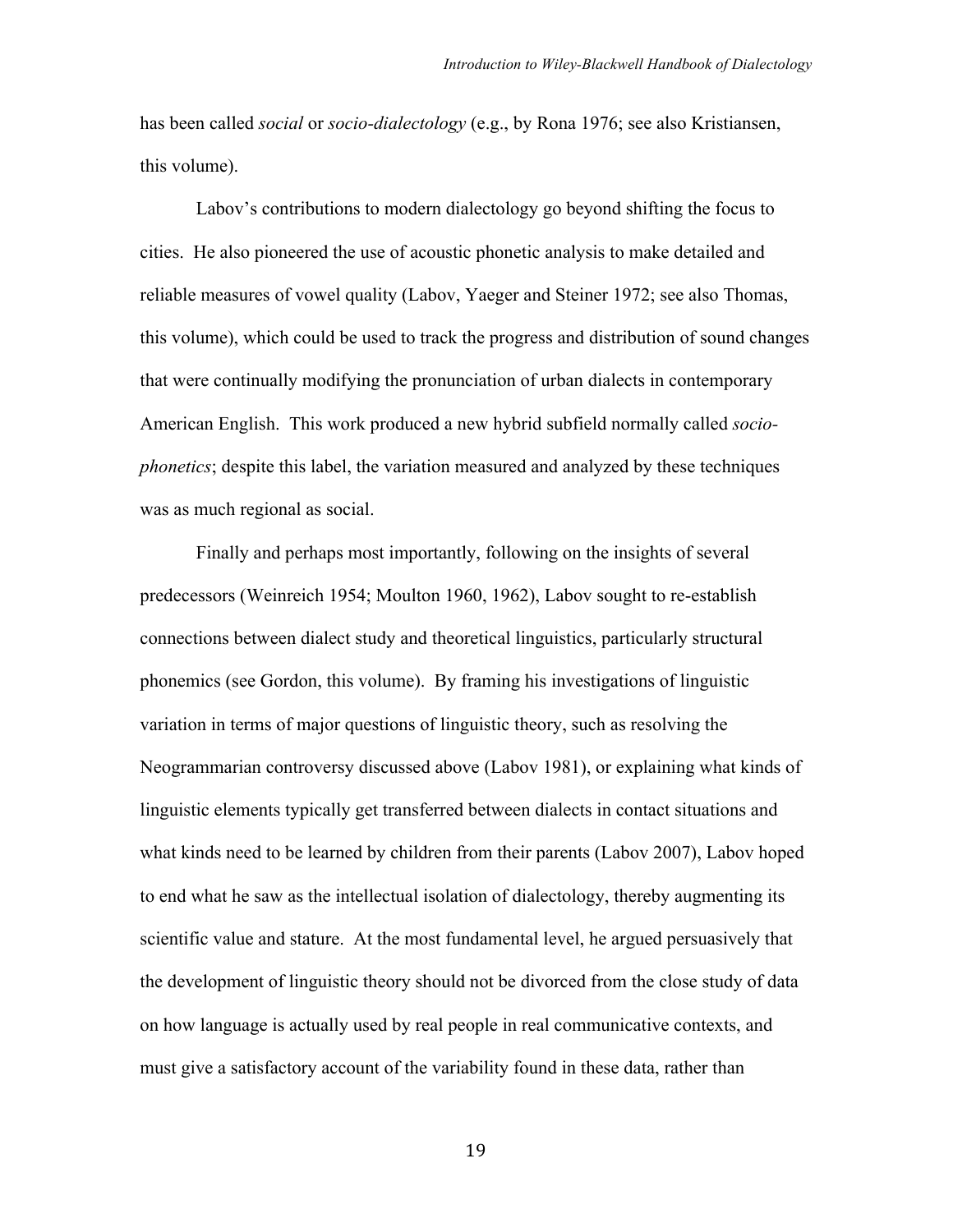dismissing it as optional rule application. He further believed that the study of dialect, in turn, could profit from new insights provided by reference to concepts and questions in general theoretical linguistics, as shown by Chambers (1973) and discussed here by Hinskens (this volume). Though not all dialectologists today feel the need to engage with questions of general linguistic theory, Labov's work has illuminated many opportunities for those who do; it has transformed the modern study of language variation and change, producing a whole new tradition of dialect study best represented by the *Atlas of North American English* (Labov, Ash and Boberg 2006), the journal *Language Variation and Change*, and the annual *New Ways of Analyzing Variation* (*NWAV*) conference, now a major venue for the latest research in dialectology as well as sociolinguistics.

Modern dialectology has seen other advances as well. Where traditional dialectologists had to draw their maps by hand, a laborious and necessarily selective process, today's practitioners benefit from a growing array of computer cartography tools, which support new insights into the regional distribution of dialect variants (see Rabanus, this volume; also Wikle 1997; Lameli, Kehrein and Rabanus 2010). Another group of scholars has been concerned with developing objective measures of dialect difference that rise above anecdotal accounts and avoid selective analysis, a subfield known as *dialectometry*, which has incorporated sophisticated and rigorous quantitative methods from other social sciences and from statistics and computer engineering (Goebl and Nerbonne and Wieling, this volume; also Goebl 1982; Kretzschmar 1996; Boberg 2005; Nerbonne and Kleiweg 2007; Nerbonne and Kretzschmar 2006; Nerbonne 2009; Grieve, Speelman and Geeraerts 2011).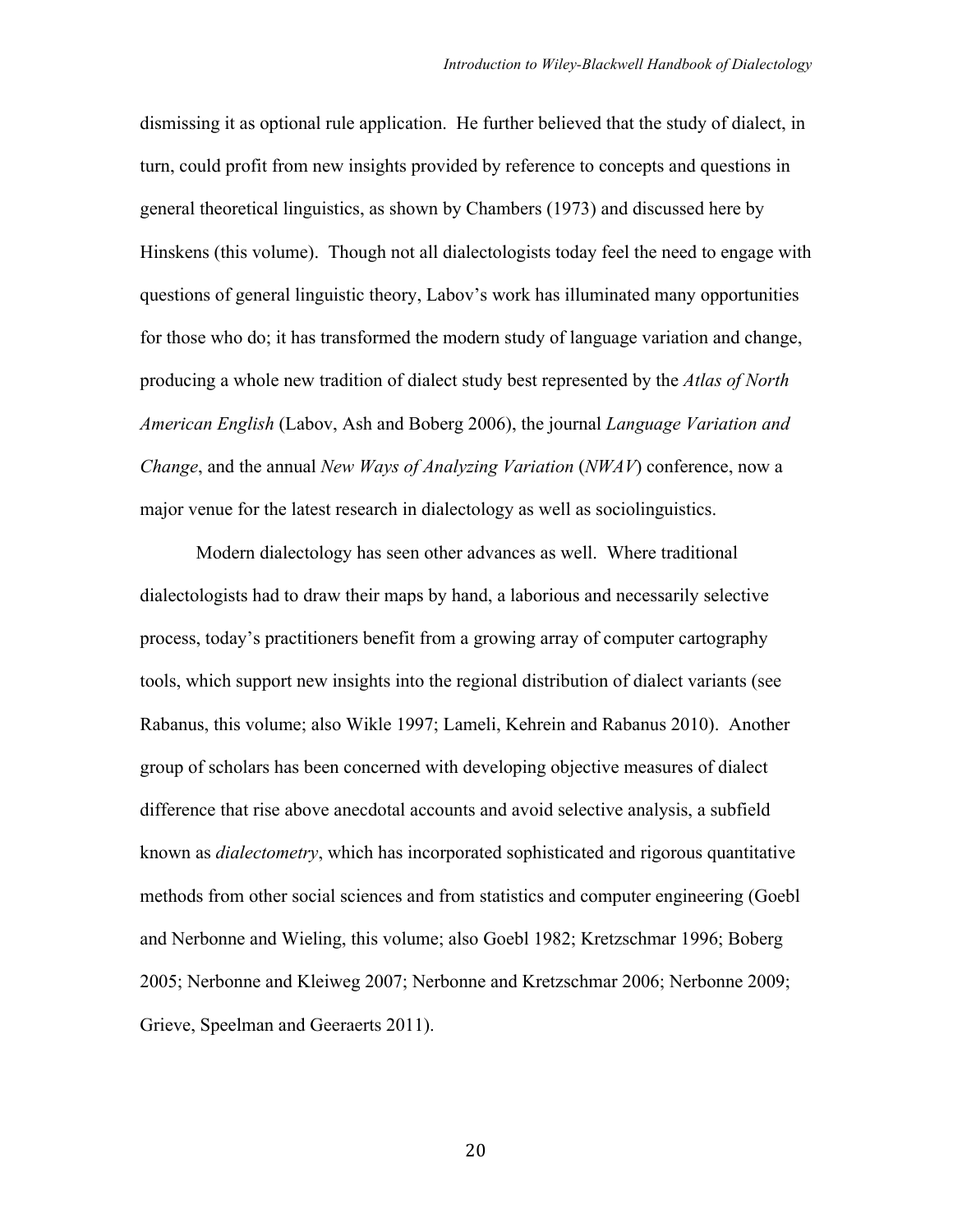Still other dialectologists have focused on the nature of the borders between dialect regions (Watt, Llamas and Johnson 2010; Watt and Llamas 2014). These have often been observed to be 'fuzzy', involving *transition zones* in which the features of neighboring dialects are commingled, with a gradual shift from one dialect to the next, rather than sharp, with a sudden and easily perceptible change in speech at a specific location. Related to these topics are studies of the rise of dialect continua across stretches of terrain (Heeringa and Nerbonne 2001), of contact between dialects (Trudgill 1986), of the transitional forms that arise from this contact (Britain 1997; Chambers and Trudgill 1998), of the spatial diffusion of linguistic elements from one dialect to another (Trudgill 1974b; Callary 1975; Bailey *et al*. 1993; Auer, Hinskens and Kerswill 2005) and of the rise of new dialects created by migration and dialect mixture (Kerswill and Williams 2005).

Another recent trend in dialect study has been to turn from production to perception, by examining what ordinary people think about the dialect diversity that surrounds them (Preston, this volume; Preston and Long 1999); how dialect differences interfere with cross-dialectal intelligibility (Labov and Ash 1997); or how listeners categorize speakers by dialect region and which features these categorizations rely on (Clopper and Pisoni 2004).

Finally, dialectology, like all fields of study, has not been immune to the recent influence of the Internet, which presents new opportunities (and challenges) for data collection and analysis, dramatically increasing both the quantity of data available to researchers and the speed at which these data can be collected and analyzed (e.g., Eisenstein, O'Connor, Smith and Xing 2010; Grieve, Asnaghi and Ruette 2013).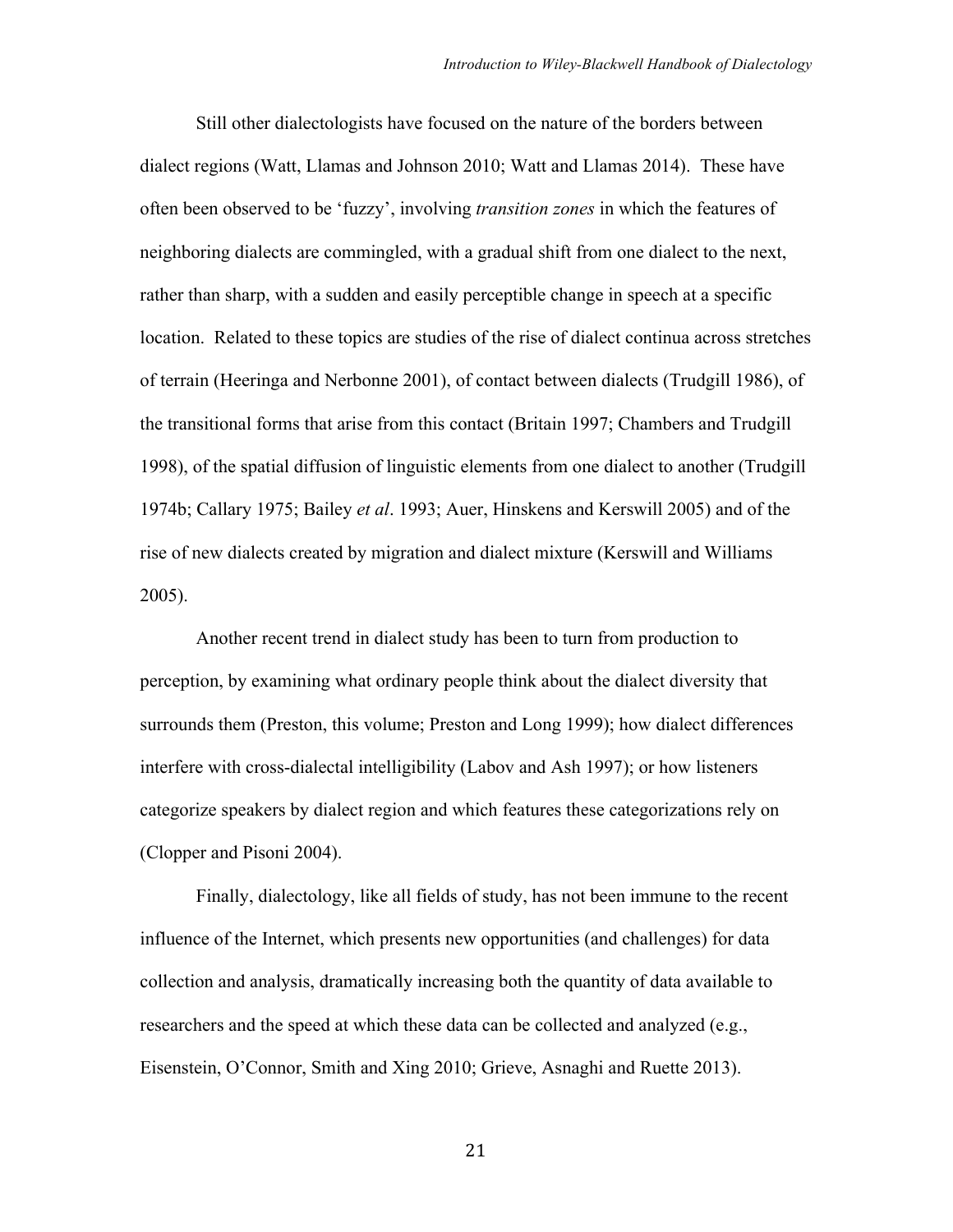Technological advances have contributed to the creation and analysis of large, searchable corpora of data, as discussed by Szmrecsanyi and Anderwald (this volume), allowing conclusions about variation and change to be drawn from ever larger sets of data. In particular, internet searches make possible the rapid collection of vast quantities of data on regional variation in ordinary language – most commonly written language but also speech – as opposed to language deliberately collected for the purposes of study, a potentially transformative change that minimizes the gap between dialectology and the variation it attempts to study.

## **The present and future state of dialectology**

Studies of diffusion, which includes the spread of features not only from one region to another but from social group to another, give rise to the question of whether the advent of mass education, personal mobility and instant communication in modern, industrialized nations threatens the very survival of dialects, echoing the original concerns of 19th-century dialectologists (Britain 2009; Kristiansen 1998). Insofar as many traditional rural and non-standard urban dialects are now declining or disappearing, this implies a gradual contraction of the subject matter of dialectology, which might suggest a rather pessimistic future for the field. On the other hand, many older dialects are sustained by a strong force of local identity that prevents their decline. Even in fully industrialized or post-industrial countries like Britain and Germany, some distinctive regional dialects, like those in the North of England (e.g. Tyneside, Yorkshire or Lancashire English) or the South of Germany (e.g. Bavarian or Swabian German),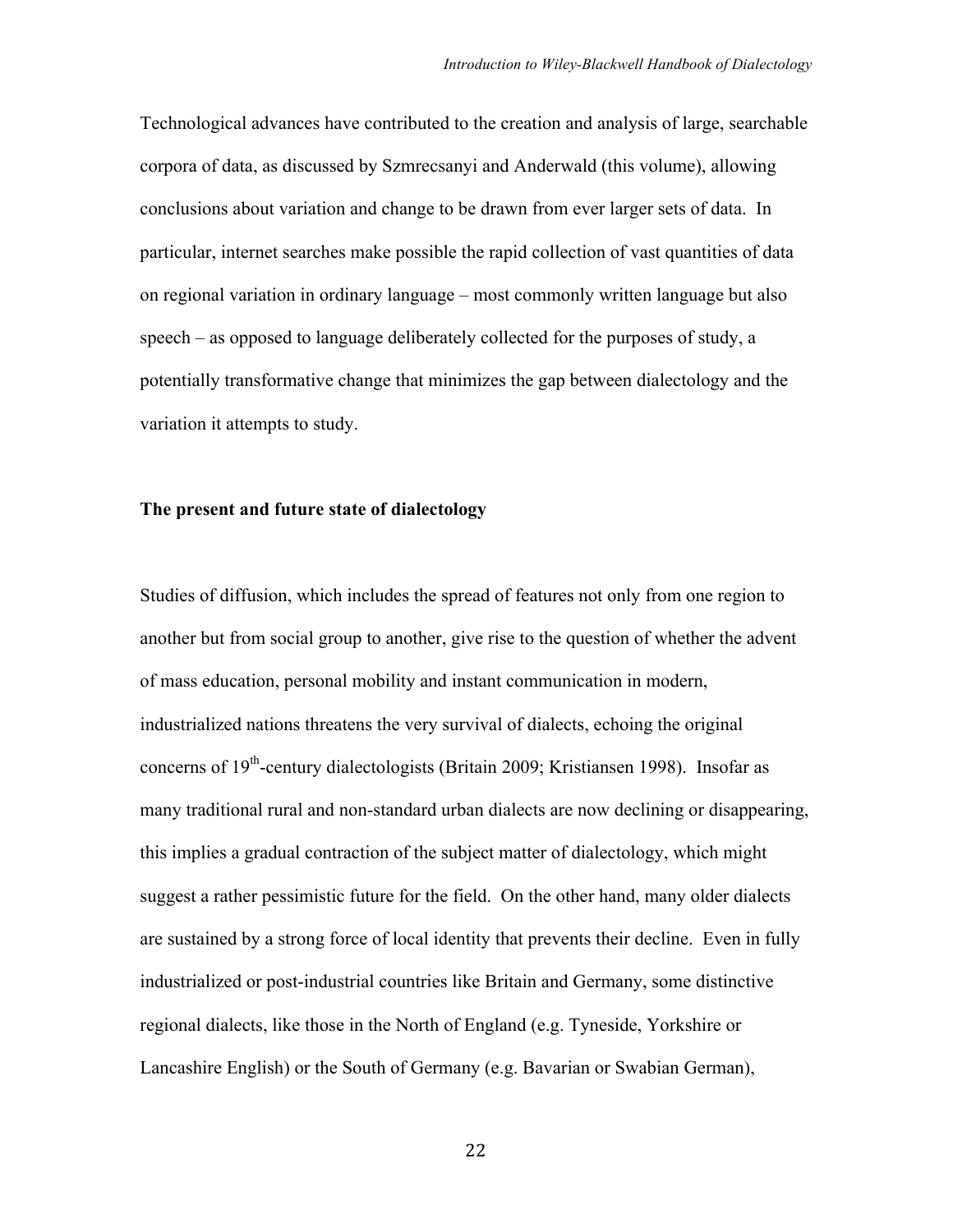continue to be spoken enthusiastically by millions of people and show little sign of disappearing anytime soon, even if their features are constantly modified by contact with non-local speech. In other cases, like that of Denmark, which saw traditional dialects virtually disappear over the  $20<sup>th</sup>$  century (Kristensen and Thelander 1984; Pedersen 2003), local identity manifests itself today in subtler forms of variation, sustaining small regional differences in an otherwise homogeneous supra-regional or national type of speech that diffuses from cosmopolitan centers (Kristiansen 1998). Boberg (2005, 2008, 2010) observes a similarly fine-grained yet tenacious regional differentiation, which we might call micro-variation, in Canadian English, which is otherwise reputed to be remarkably homogenous over the country's vast territory.

Moreover, if we look beyond traditional dialects, we find a proliferation of new dialects constantly emerging. This is true in many large urban centers, for example, whose populations are increasingly diverse: distinct ethnic and cultural subgroups in cities like London (Cheshire et al. 2011), Berlin (Wiese 2009), Stockholm (Kotsinas 1988) and Copenhagen (Quist 2000) mark their emerging social identities in linguistic as well as other ways, though intra-community variation of this kind is strictly speaking more a concern of sociolinguistics than of dialectology.

An even more important source of new dialects, however, is the most consequential linguistic development in the world today: the rise of English as a global language. This phenomenon, which has generated a whole new subfield of language variation and change called *World Englishes*, with its own conferences and journals, fundamentally involves the creation and development of dozens of new dialects of English (Crystal 2003; Schneider 2007; Kachru, Kachru and Nelson 2009; Melchers and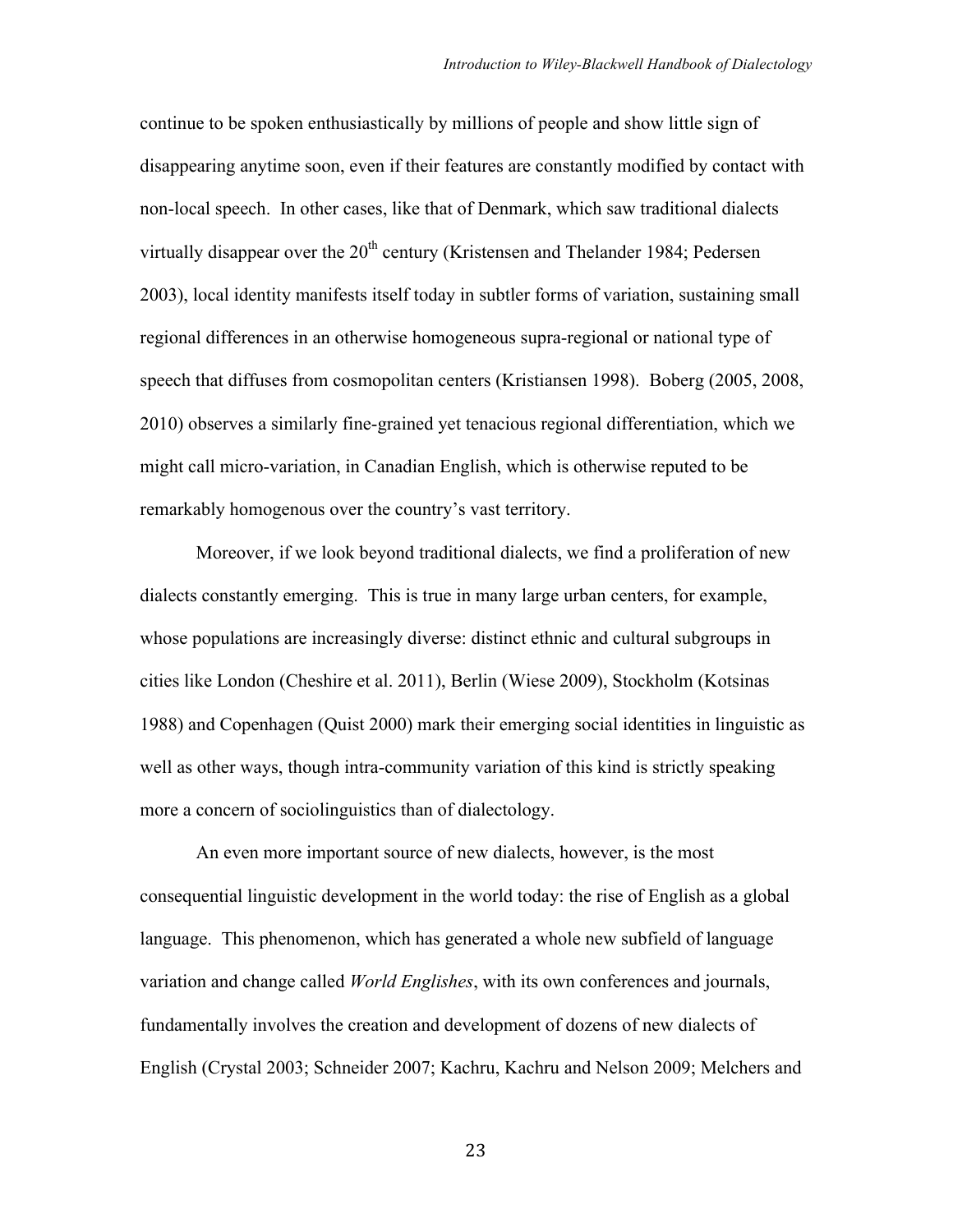Shaw 2013). These were spoken at first in countries with historical ties to the former British Empire, where many native yet distinctive varieties of English are to be found, usually in multilingual settings (e.g., India, Ghana, Nigeria, Hong Kong and Singapore; the 'outer circle' of Kachru (1985)). Today, they are increasingly flourishing in countries with no such connection, where English has no historical status but is now used as a lingua franca for intercultural and international communication (Kachru's 'expanding circle'), especially in domains such as advertising, digital media, diplomacy, high technology, international commerce, international sport, popular entertainment, postsecondary education, scientific research and of course tourism. In these contexts, new, non-native varieties of English, which may become native varieties in the future, exhibit distinctive features that reflect the native languages with which they coexist.

In Europe, for instance, where English has become the *de facto* working language of the European Union and is widely learned as a second language in primary school by children across the continent, the point at which future generations will regard Dutch English, Swedish English, even German English as legitimate dialects of English, spoken by bilingual populations, seems less remote every year (after all, Irish, Scottish and Welsh English, now universally accepted as dialects of English, also began as secondlanguage varieties, spoken by Britain's Celtic populations). Assuming this scenario persists (which should not be taken for granted), the evolution of Russian English, Chinese English and Japanese English may not be far behind. Once these originally second-language varieties become semi-native, mutually-intelligible regional types of English, they enter the legitimate domain of dialectology; from this perspective, the future of the field looks bright (if only for English dialectology!).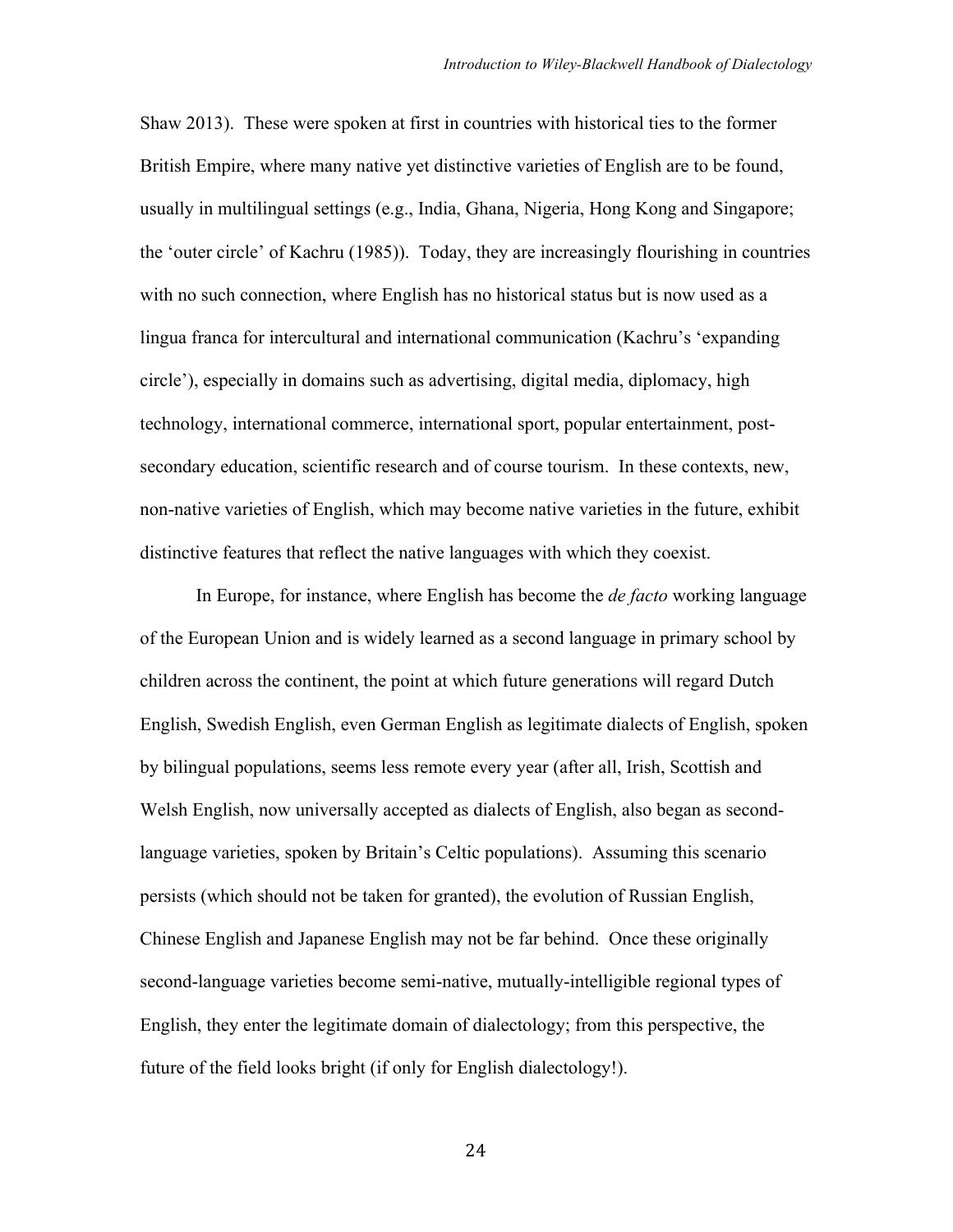In short, the field of dialectology has grown and adapted in many ways and continues to respond to a changing environment today. While it no longer holds the central position in linguistic science that it enjoyed in the  $19<sup>th</sup>$  century, it nevertheless remains a dynamic and relevant sub-discipline that continues to produce new scholarly work and attract new generations of students. From its origins in Europe it has now spread across the globe, with dialect studies available or in progress on languages spoken in every region of the world, as seen in Section 3 of this volume. Yet, despite all of these changes, most dialectologists today continue to focus on the central questions that gave rise to the field over a century ago:

- 1. How do languages vary across the territories in which they are spoken?
- 2. What are the common patterns in this variation, including the linguistic constraints that govern it, viewed across different languages?
- 3. How do settlement history, topography, social patterns, urbanization and other non-linguistic factors explain the spatial distribution of linguistic features?
- 4. What is the nature of the transitions or boundaries between spatial distributions?
- 5. How do innovative features spread across new territory?
- 6. Is regional variation receding, stabilizing or increasing over time?

Despite their long history, all of these questions remain relevant today, as they are addressed with the new methods described above and with new data, both from new communities and from previously studied communities that continue to change.

## **Rationale and plan of this book**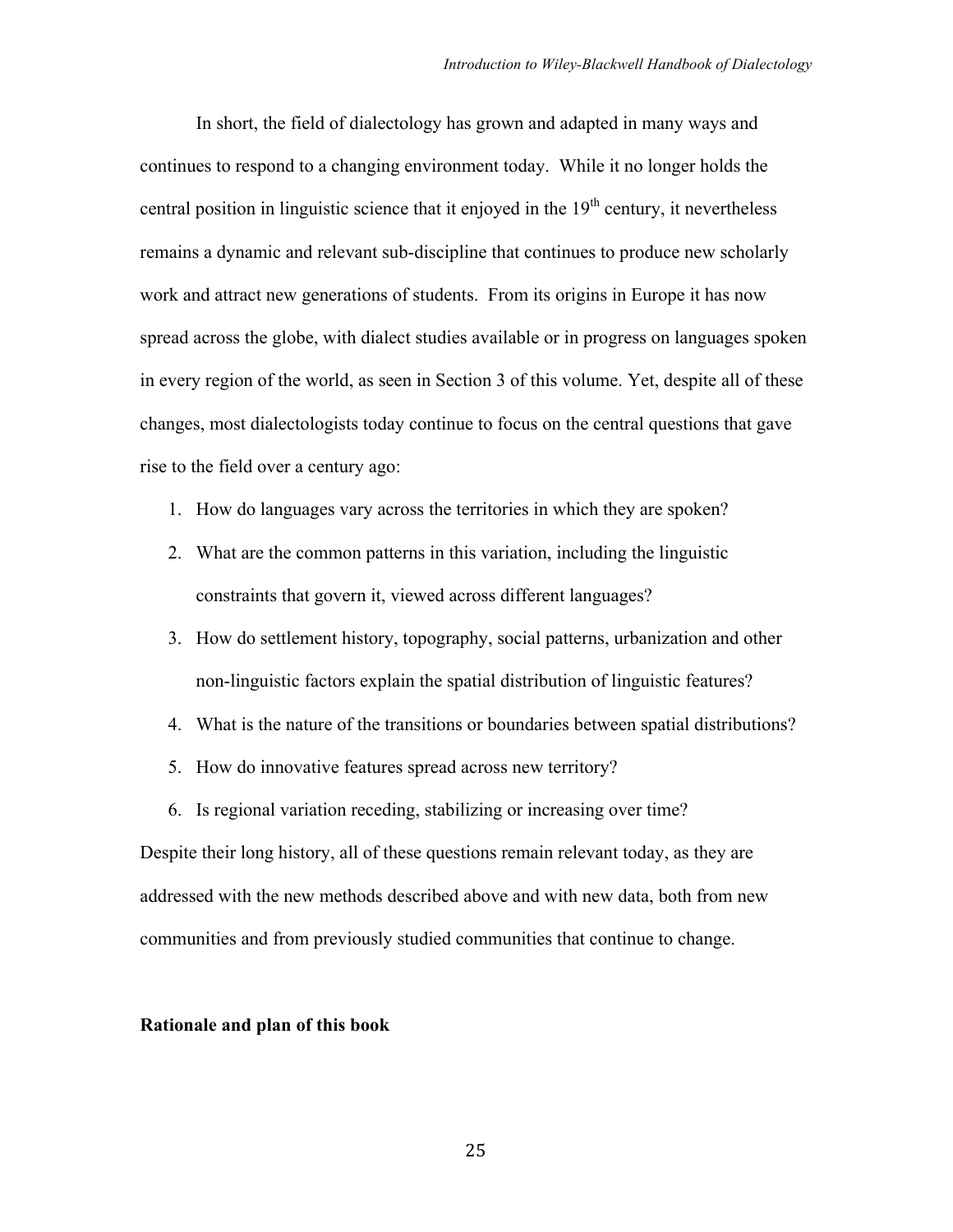Given the recent expansion and diversification of dialectological scholarship reviewed above, contemporary students of dialect at all levels of expertise now face a significant challenge. They must keep up with technical and theoretical advances in a wide range of different sub-disciplines, as well as with a constantly growing body of data on dialect variation in a wide range of languages. Moreover, as the demands of assimilating all of this new information grow heavier, it becomes more difficult – yet no less important – to maintain an intellectual connection between contemporary research and the scholarly achievements of the past. Foundational work should always be taught and re-taught as an underpinning for modern research, but also critically re-evaluated in light of new information and alternative, innovative thinking.

In light of these challenges, the field has become far too large for even the most senior and widely-experienced scholar to have more than a passing acquaintance with all of its various sub-divisions, let alone for the junior scholar or beginning student who wishes to progress beyond the surveys available in short introductory monographs suitable for undergraduate courses. Yet those with an interest in developing a broad knowledge of dialectology, or in having access to such knowledge on an as-needed basis, have been faced with making their own surveys of a very large and in some cases inaccessible corpus of materials, which is simply not available in many libraries. Dialect atlases in particular are expensive and space-consuming luxuries found only in large or specialized collections, while much of the original work on non-English dialects, particularly that written before the late  $20<sup>th</sup>$  century, has not been translated and cannot be read by most English-speaking students even where it is available.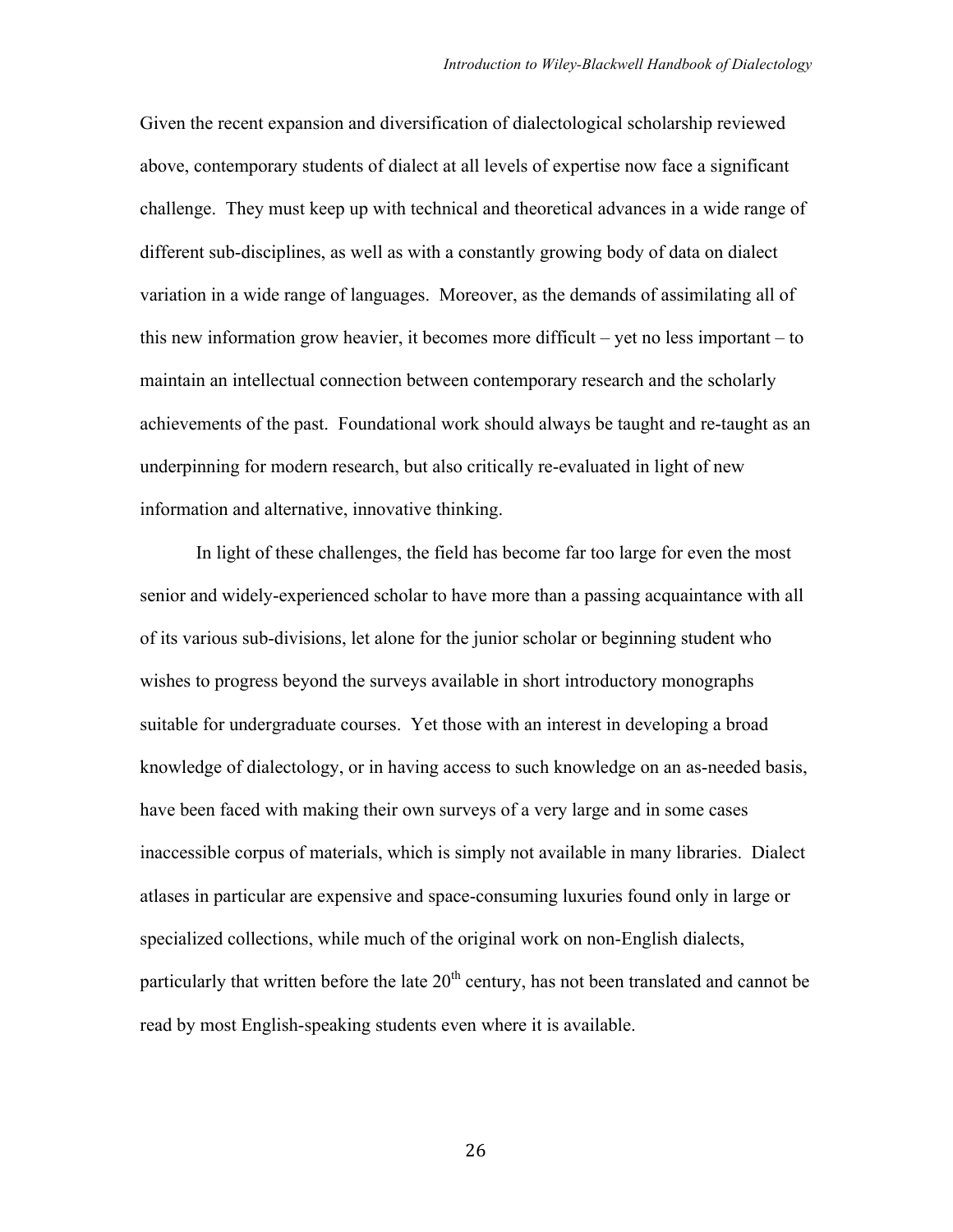The present volume therefore seeks to provide both experienced practitioners and their apprentices with an overview of the field of dialectology -- past and present - comprising three main aspects of the topic: principal theoretical approaches; methodological traditions; and sets of data. This trio of topics provides the main organizational basis for the book, reflected in the three sections of the Table of Contents, each comprising twelve chapters. Because dialectology is and always has been fundamentally a data-driven field, committed to empirical investigation more than to theoretical speculation, or rather to basing the development of theory firmly on competently collected and analyzed sets of data, the methods of dialectology and the data of dialectology are just as important to any review of the field as the various aspects of dialectology theory. Accordingly, while the book's first section gives a detailed account of the historical and contemporary development of dialectological thinking, including crucial concepts like the dialect dictionary, the dialect atlas and the various interfaces with other areas of linguistics and non-linguistic sciences discussed above, the second section is concerned entirely with methodological matters – how dialect data are collected and analyzed – and the third with the data themselves, illustrated with descriptive overviews of dialect variation in the world's most widely spoken languages and language families, particularly those that have produced the richest traditions of dialect study. Primary editorial responsibility for each of these sections was assigned to one of the three co-editors of the volume: Watt oversaw the section on theory, Nerbonne that on method and Boberg that on data. Beyond this co-written general introduction, each section editor provides a specialized introduction to his section, which introduces and discusses the chapters it contains in more detail than is possible or appropriate here.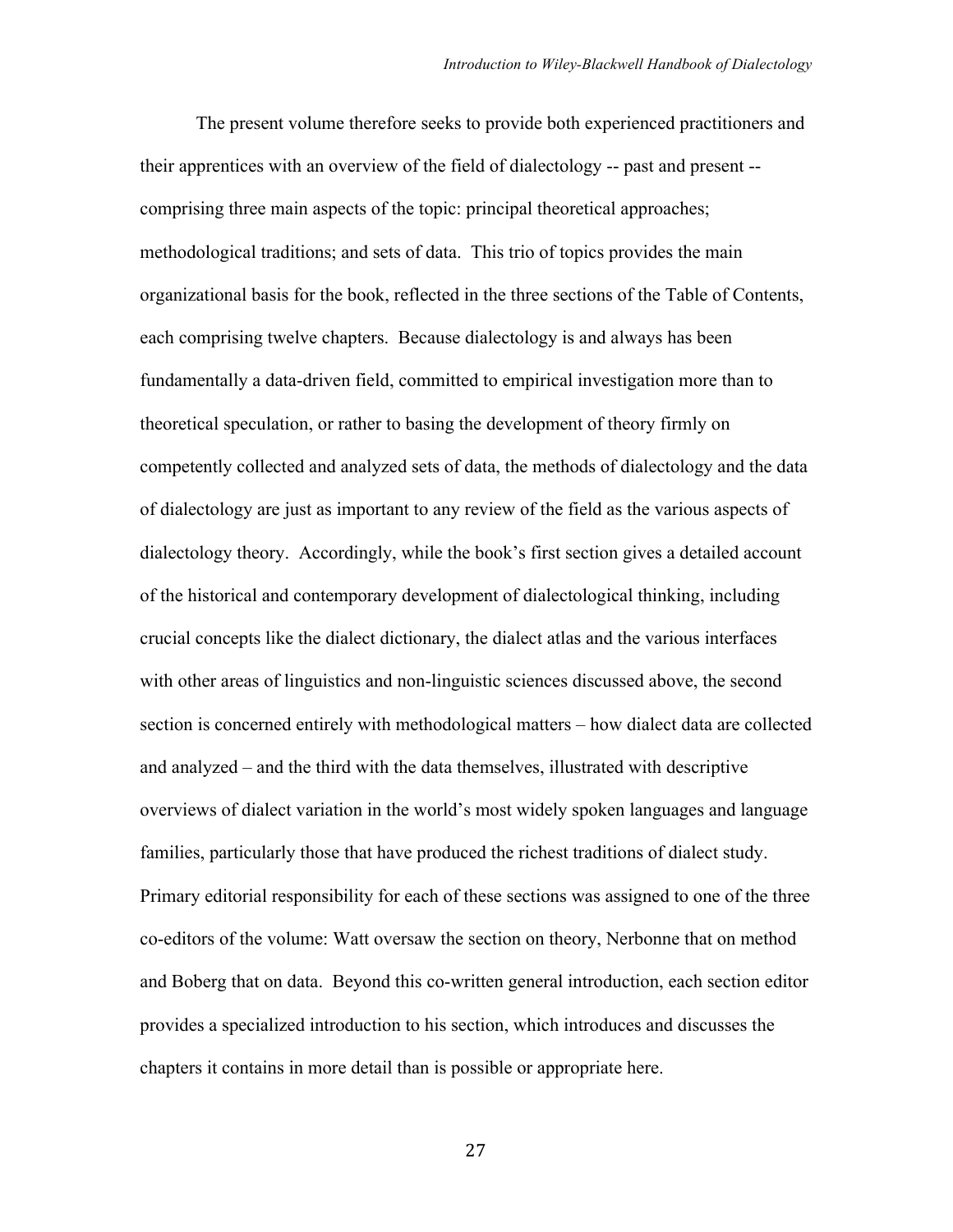# **Works cited**

Allen, Harold B. 1973-1976. *The Linguistic Atlas of the Upper Midwest. 3 vols*. Minneapolis: University of Minnesota Press.

Auer, Peter, Frans Hinskens and Paul Kerswill (eds). 2005. *Dialect Change: Convergence and Divergence in European Languages*. Cambridge, UK: Cambridge University Press.

- Bailey, Guy, Tom Wikle, Jan Tillery and Lori Sand. 1993. Some patterns of linguistic diffusion. *Language Variation and Change* 5: 359-390.
- Bex, Tony, and Richard J. Watts (eds). 1999. *Standard English: The Widening Debate*. London: Routledge.
- Bloomfield, Leonard. 1933. *Language*. Chicago: University of Chicago Press.
- Boberg, Charles. 2005. The North American Regional Vocabulary Survey: Renewing the study of lexical variation in North American English. *American Speech* 80/1: 22- 60.
- Boberg, Charles. 2008. Regional phonetic differentiation in Standard Canadian English. *Journal of English Linguistics* 36/2: 129–154.
- Boberg, Charles. 2010. *The English Language in Canada: Status, History and Comparative Analysis*. Cambridge, UK: Cambridge University Press.
- Britain, David. 1997. Dialect contact and phonological reallocation: 'Canadian Raising' in the English Fens. *Language in Society* 26: 15-46.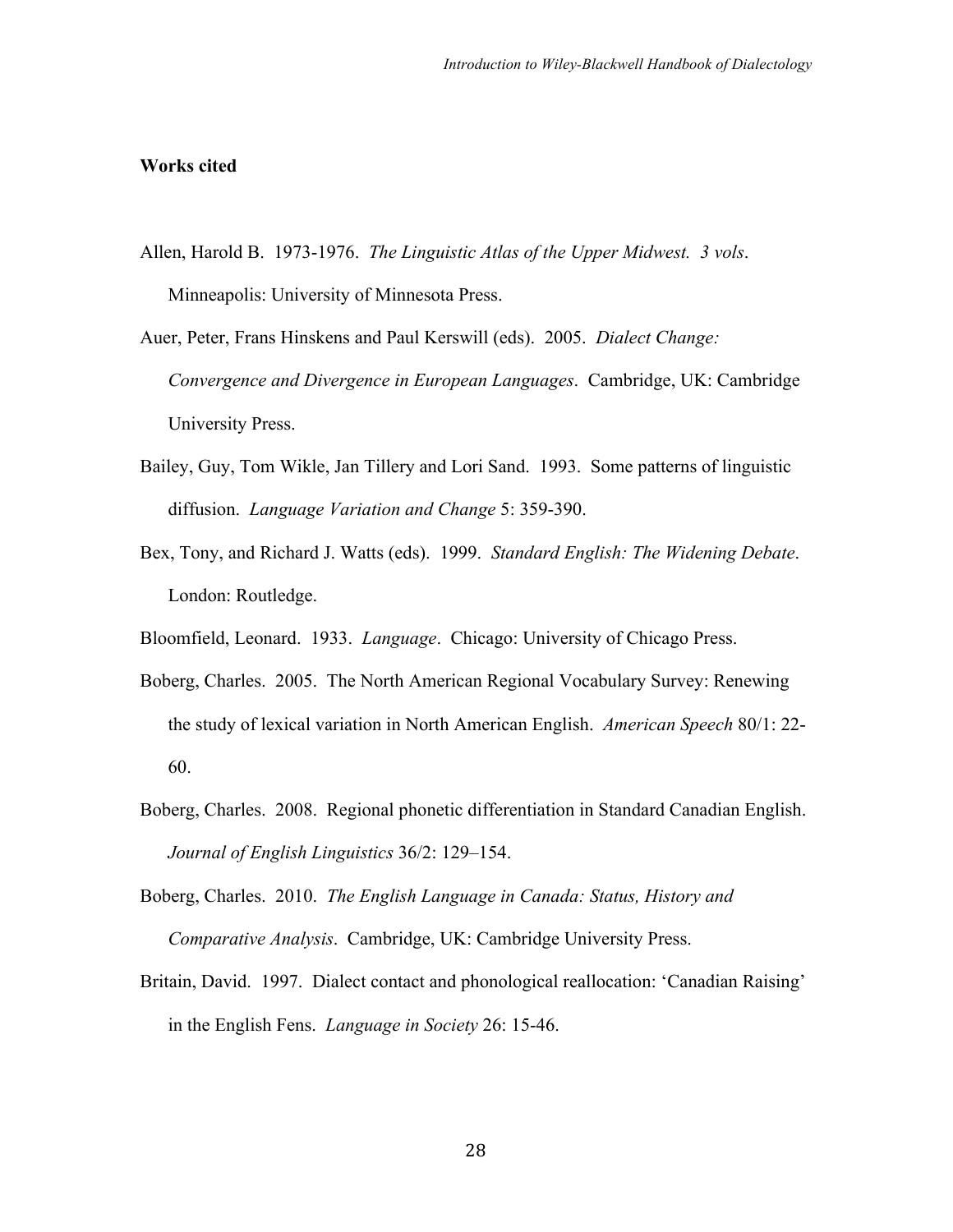- Britain, David. 2009. One foot in the grave? Dialect death, dialect contact, and dialect birth in England. *International Journal of the Sociology of Language* 2009: 196-197.
- Callary, Robert E. 1975. Phonological change and the development of an urban dialect in Illinois. *Language in Society* 4: 155-169.
- Carver, Craig M. 1987. *American Regional Dialects: A Word Geography*. Ann Arbor, MI: University of Michigan Press.
- Cassidy, Frederic Gomes, and Joan Houston Hall (eds). 1985-2012. *Dictionary of American Regional English*. Cambridge, MA: Harvard University Press.
- Chambers, J.K. 1973. Canadian raising. *Canadian Journal of Linguistics* 18: 113-35.
- Chambers, J. K., and Natalie Schilling (eds). 2013. *The Handbook of Language Variation and Change, 2nd Edition*. Wiley-Blackwell.
- Chambers, J.K., and Peter Trudgill. 1998. *Dialectology*, 2nd ed. Cambridge, UK: Cambridge University Press.
- Cheshire, Jenny, Paul Kerswill, Sue Fox and Eivind Torgersen. 2011. Contact, the feature pool and the speech community: The emergence of Multicultural London English. *Journal of Sociolinguistics* 15/2: 151-196.
- Clopper, Cynthia G., and David B. Pisoni. 2004. Some acoustic cues for the perceptual categorization of American English regional dialects. *Journal of Phonetics* 32: 111- 140.
- Crystal, David. 2003. *English as a Global Language*. Cambridge, UK: Cambridge University Press.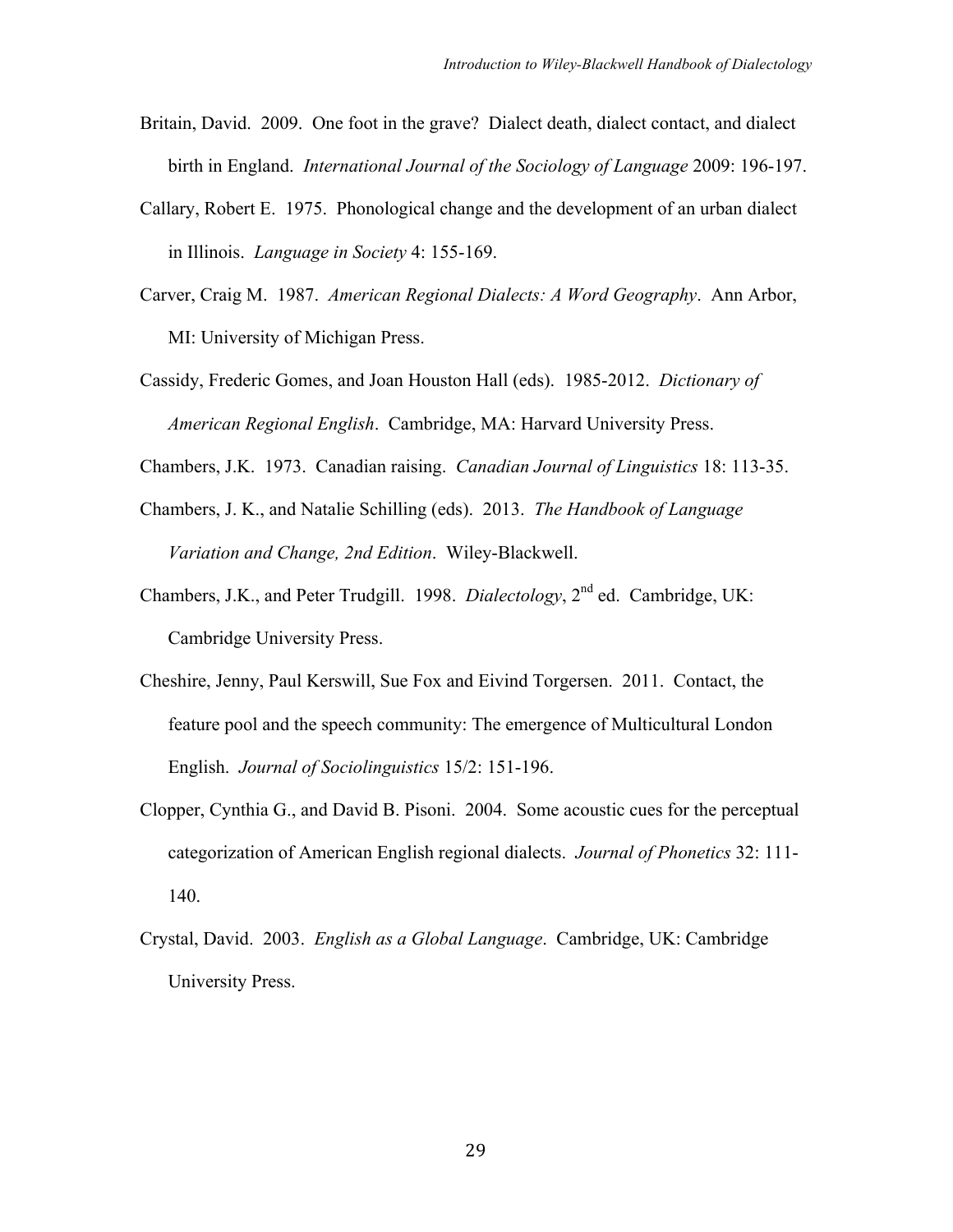- Eisenstein, Jacob, Brendan O'Connor, Noah A. Smith and Eric P. Xing. 2010. A latent variable model for geographic lexical variation. *Proceedings of Empirical Methods on Natural Language Processing 2010*: 1277-1287.
- Ellis, Alexander John. 1890. *English Dialects, Their Sounds and Homes: Being an Abridgment of the Author's Existing Phonology of English Dialects*. London: K. Paul, Trench, Trübner & Co.
- Fischer, John L. 1958. Social influences on the choice of a linguistic variant. *Word* 14: 47-56.
- Francis, W. Nelson. 1983. *Dialectology: An Introduction*. London: Longman.
- Gilliéron, Jules, and Edmond Edmont. 1902-1920. *Atlas linguistique de la France*. Paris: Champion.
- Gilliéron, Jules, and Mario Roques. 1912. *Étude de géographie linguistique*. Paris: Champion.
- Goebl, Hans. 1982. *Dialektometrie; Prinzipien und Methoden des Einsatzes der numerischen Taxonomie im Bereich der Dialektgeographie*. Vienna: Verlag der Österreichischen Akademie der Wissenschaften.
- Grieve, Jack, Costanza Asnaghi and Tom Ruette. 2013. Site-restricted web searches for data collection in regional dialectology. *American Speech* 88/4: 413-440.
- Grieve, Jack, Dirk Speelman and Dirk Geeraerts. 2011. A statistical method for the identification and aggregation of regional linguistic variation. *Language Variation and Change* 23: 193-221.

Grimm, Jacob. 1819. *Deutsche Grammatik, 1. Theil*. Göttingen: Dieterich.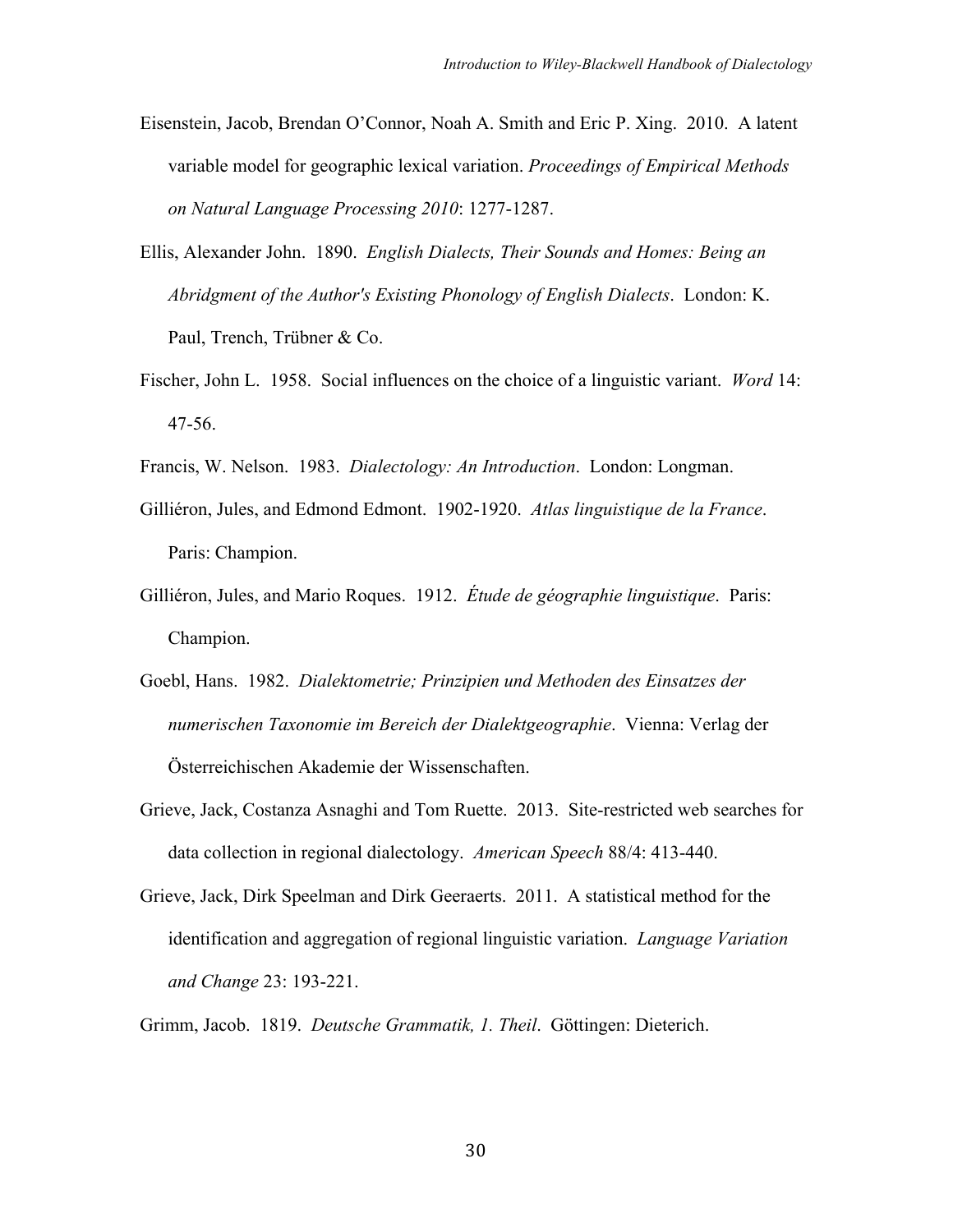- Heeringa, Wilbert, and John Nerbonne. 2001. Dialect areas and dialect continua. *Language Variation and Change* 13: 375-400.
- Kachru, Braj B. 1985. Standards, codification, and sociolinguistic realism: The English language in the outer circle. In Randolph Quirk and Henry Widdowson (eds), *English in the World: Teaching and Learning of Language and Literature* (Cambridge, U.K.: Cambridge University Press), pp. 11-30.
- Kachru, Braj B., Yamuna Kachru and Cecil L. Nelson (eds). 2009. *The Handbook of World Englishes*. Malden, MA: Blackwell Publishing Limited.
- Kerswill, Paul, and Ann Williams. 2005. New towns and koineization: Linguistic and social correlates. *Linguistics* 43: 1023-1048.
- Kloeke, G.G. 1927. *De Hollandsche expansie in de zestiende en zeventiende eeuw en haar weerspiegeling in de hedendaagsche Nederlandsche dialecten*. Den Haag: Martinus Nijhoff.
- Kotsinas, Ulla-Britt. 1988. Immigrant children's Swedish—a new variety? *Journal of Multilingual and Multicultural Development* 9/1–2: 129–140.
- Kretzschmar, William A, Jr. 1996. Quantitative areal analysis of dialect features. *Language Variation and Change* 8: 13-39.
- Kristensen, Kjeld, and Mats Thelander. 1984. On dialect levelling in Denmark and Sweden. *Folia Linguistica* 18(1-2): 223-246.
- Kristiansen, Tore. 1998. The role of standard ideology in the disappearance of the traditional Danish dialects. *Folia Linguistica* 32/1-2: 115-129.
- Kurath, Hans, Miles Hanley, Bernard Bloch and Guy S. Loman, Jr. 1939-1943. *Linguistic Atlas of New England*. Providence: Brown University Press.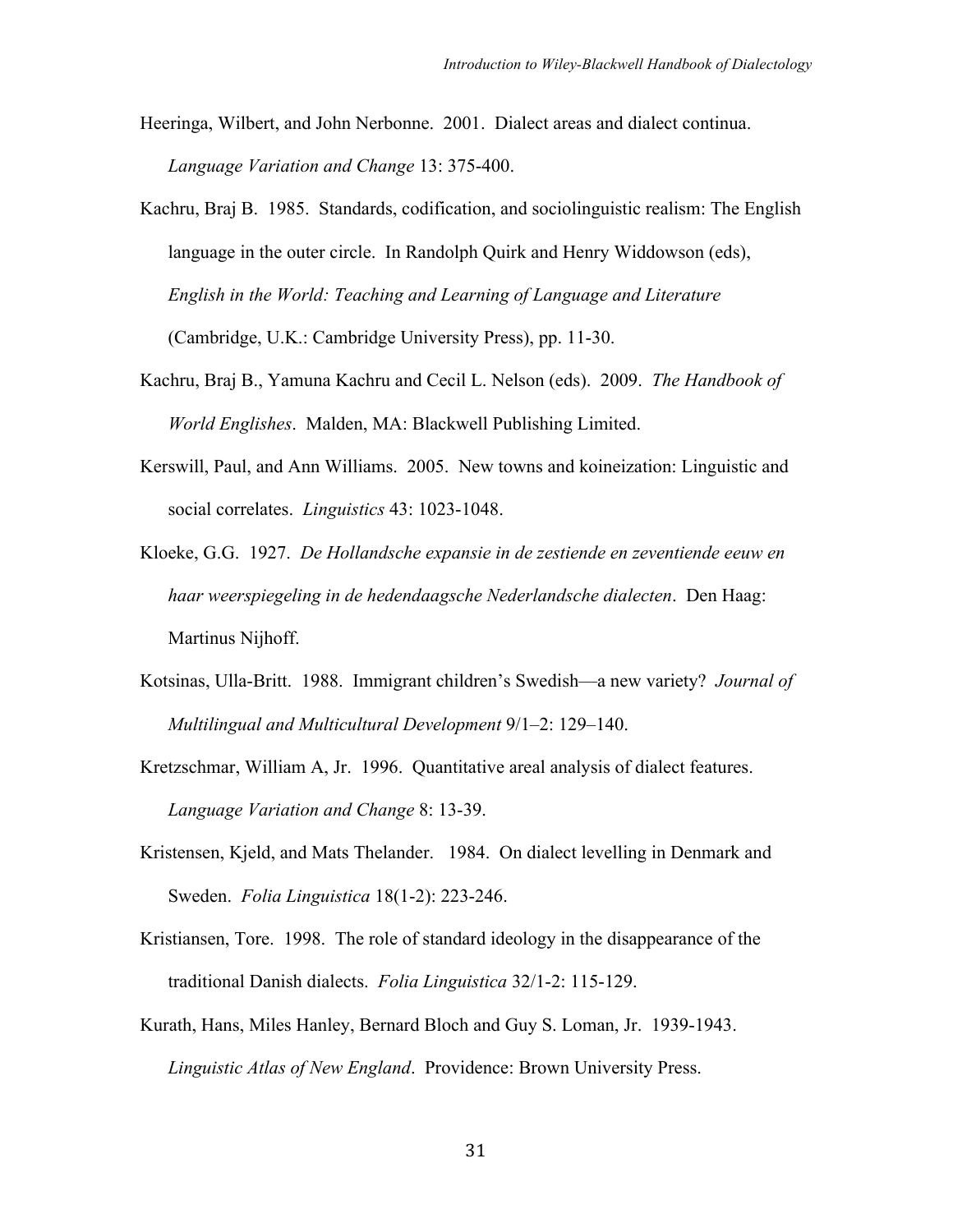- Labov, William. 1972. *Sociolinguistic Patterns*. Philadelphia: University of Pennsylvania Press.
- Labov, William. 1981. Resolving the Neogrammarian controversy. *Language* 57: 267- 308.
- Labov, William. 2007. Transmission and diffusion. *Language* 83/2: 344-387.
- Labov, William, Malcah Yaeger and Richard Steiner. 1972. *A Quantitative Study of Sound Change in Progress*. Philadelphia: U.S. Regional Survey.
- Labov, William, and Sharon Ash. 1997. Understanding Birmingham. In Cynthia Bernstein, Thomas Nunnally and Robin Sabino (eds), *Language Variety in the South Revisited* (Tuscaloose, AL: University of Alabama Press), 508-573.
- Labov, William, Sharon Ash and Charles Boberg. 2006. *The Atlas of North American English: Phonetics, Phonology and Sound Change*. Berlin: Mouton de Gruyter.
- Lameli, Alfred, Roland Kehrein and Stefan Rabanus (eds). 2010. *Language and Space: An International Handbook of Linguistic Variation. Vol. 2: Language Mapping*. Berlin: Walter de Gruyter.
- Macaulay, Ronald K.S. 1977. *Language, Social Class, and Education: A Glasgow Study*. Edinburgh: Edinburgh University Press.
- McDavid, Raven I., *et al*. 1980. *Linguistic Atlas of the Middle and South Atlantic States*. Chicago: University of Chicago Press.
- Melchers, Gunnel, and Philip Shaw. 2013. *World Englishes*. London: Routledge.
- Milroy, James, and Lesley Milroy. 1999. *Authority in Language: Investigating Standard English*. London: Routledge.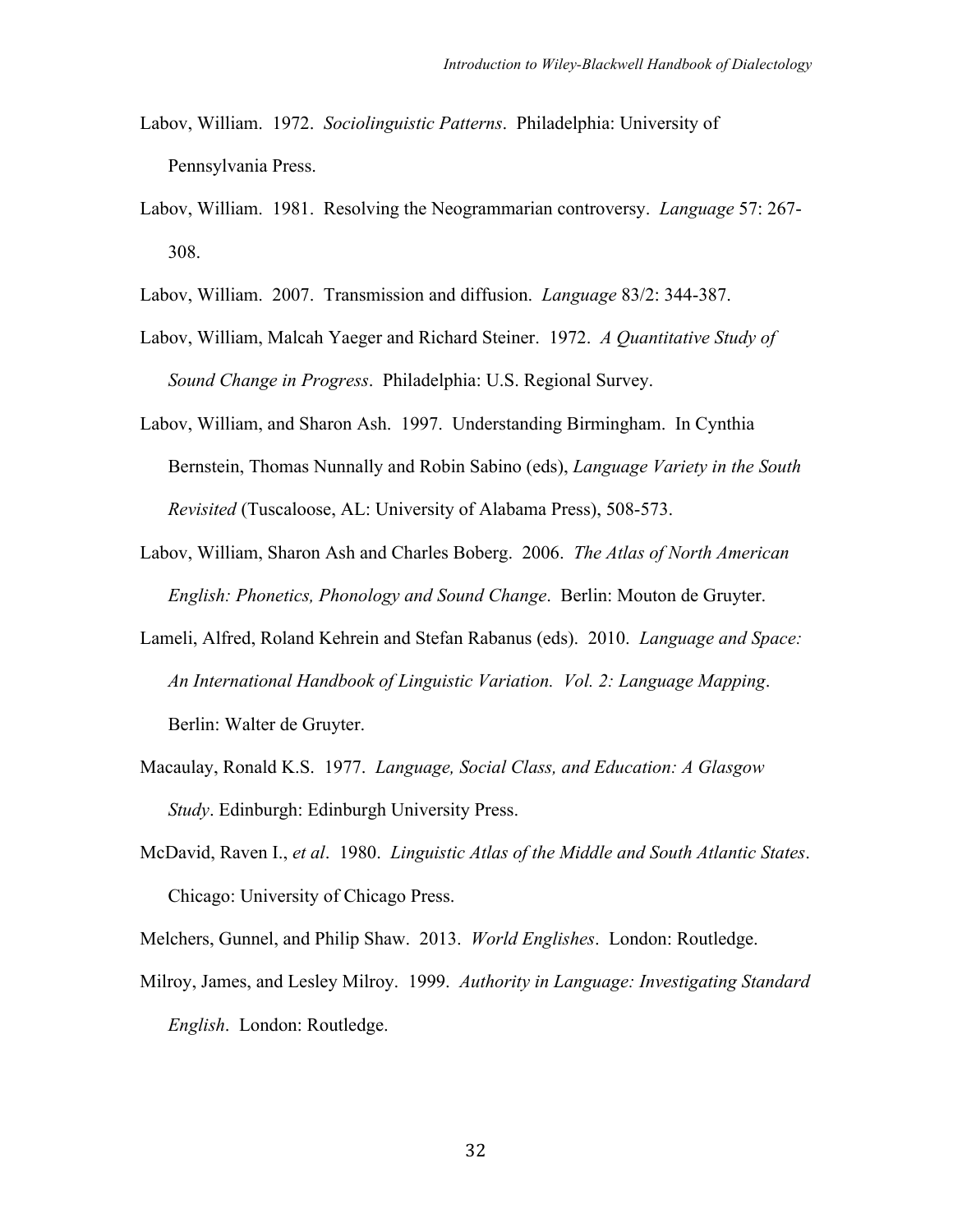- Moulton, William G. 1960. The short vowel systems of Northern Switzerland: A study in structural dialectology. *Word* 16: 155-182.
- Moulton, William G. 1962. Dialect geography and the concept of phonological space. *Word* 18: 23-32.
- Nerbonne, John. 2009. Data-driven dialectology. *Language and Linguistics Compass* 3/1: 175-198.
- Nerbonne, John, and Peter Kleiweg. 2007. Toward a dialectological yardstick. *Journal of Quantitative Linguistics* 14: 148-166.
- Nerbonne, John, and William A. Kretzschmar, Jr. 2006. Progress in dialectometry: Toward explanation. *Literary and Linguistic Computing* 21: 387-397.
- Orton, Harold, and Eugen Dieth. 1962-1971. *Survey of English Dialects: Basic Materials*. Leeds: E. J. Arnold & Son.
- Osthoff, Hermann, and Karl Brugmann. 1878. *Morphologische Untersuchungen auf dem Gebiete der indogermanischen Sprachen*. Leipzig: S. Hirzel.
- Pedersen, Inge Lise. 2003. Traditional dialects of Danish and the de-dialectalization 1900-2000. *International Journal of the Sociology of Language* 159: 9–28.
- Pederson, Lee, Susan L. McDaniel and Carol M. Adams (eds). 1986-1993. *Linguistic Atlas of the Gulf States*. 7 vols. Athens, GA: University of Georgia Press.

Petyt, K.M. 1980. *The Study of Dialect*. London: Andre Deutsch.

- Preston, Dennis R., and Daniel Long. 1999. *Handbook of Perceptual Dialectology*. Amsterdam: Benjamins.
- Quist, Pia. 2000. Ny københavnsk 'multietnolekt': Om sprogbrug blandt unge i sprogligt og kulturelt heterogene miljøer [A new Copenhagen 'multi-ethnolect':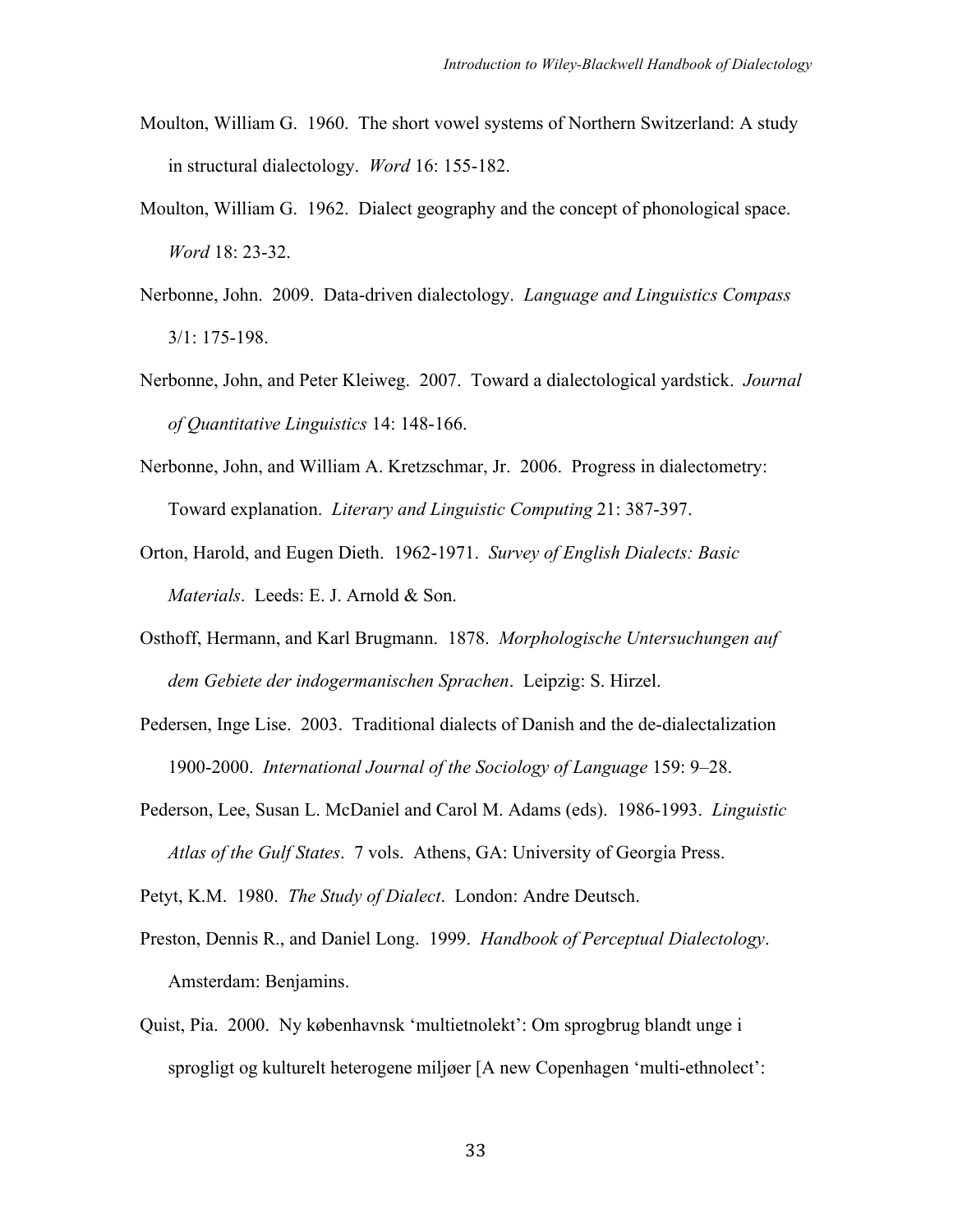Language use among adolescents in linguistically and culturally heterogeneous settings]. *Danske Talesprog* 1: 143–211.

- Rona, José Pedro. 1976. The social dimension of dialectology. *International Journal of the Sociology of Language* 9: 7-22.
- Schneider, Edgar W. 2007. Postcolonial English : Varieties around the World. Cambridge, U.K.: Cambridge University Press.
- Trudgill, Peter. 1974a. *The Social Differentiation of English in Norwich*. Cambridge, UK: Cambridge University Press.
- Trudgill, Peter. 1974b. Linguistic change and diffusion: Description and explanation in sociolinguistic dialect geography. *Language in Society* 3: 215-246.

Trudgill, Peter. 1986. *Dialects in Contact*. Oxford, UK: Blackwell.

- Upton, Clive, and J.D.A. Widdowson. 1996. *An Atlas of English Dialects*. Oxford, UK: Oxford University Press.
- Watt, Dominic, and Carmen Llamas (eds). 2014. *Borders and Identities*. Edinburgh: Edinburgh University Press.
- Watt, Dominic, Carmen Llamas and Daniel Ezra Johnson. 2010. Levels of linguistic accommodation across a national border. *Journal of English Linguistics* 38: 270-289.

Weinreich, Uriel. 1954. Is a structural dialectology possible? *Word* 10: 388-400.

Wenker, Georg, Ferdinand Wrede, Walther Mitzka and Bernhard Martin. 1927-1956. *Der Sprachatlas des deutschen Reichs*. Marburg: Elwert.

Wells, J.C. 1982. *Accents of English*. Cambridge, U.K.: Cambridge University Press.

Wiese, Heike. 2009. Grammatical innovation in multiethnic urban Europe: New linguistic practices among adolescents. *Lingua* 119: 782–806.